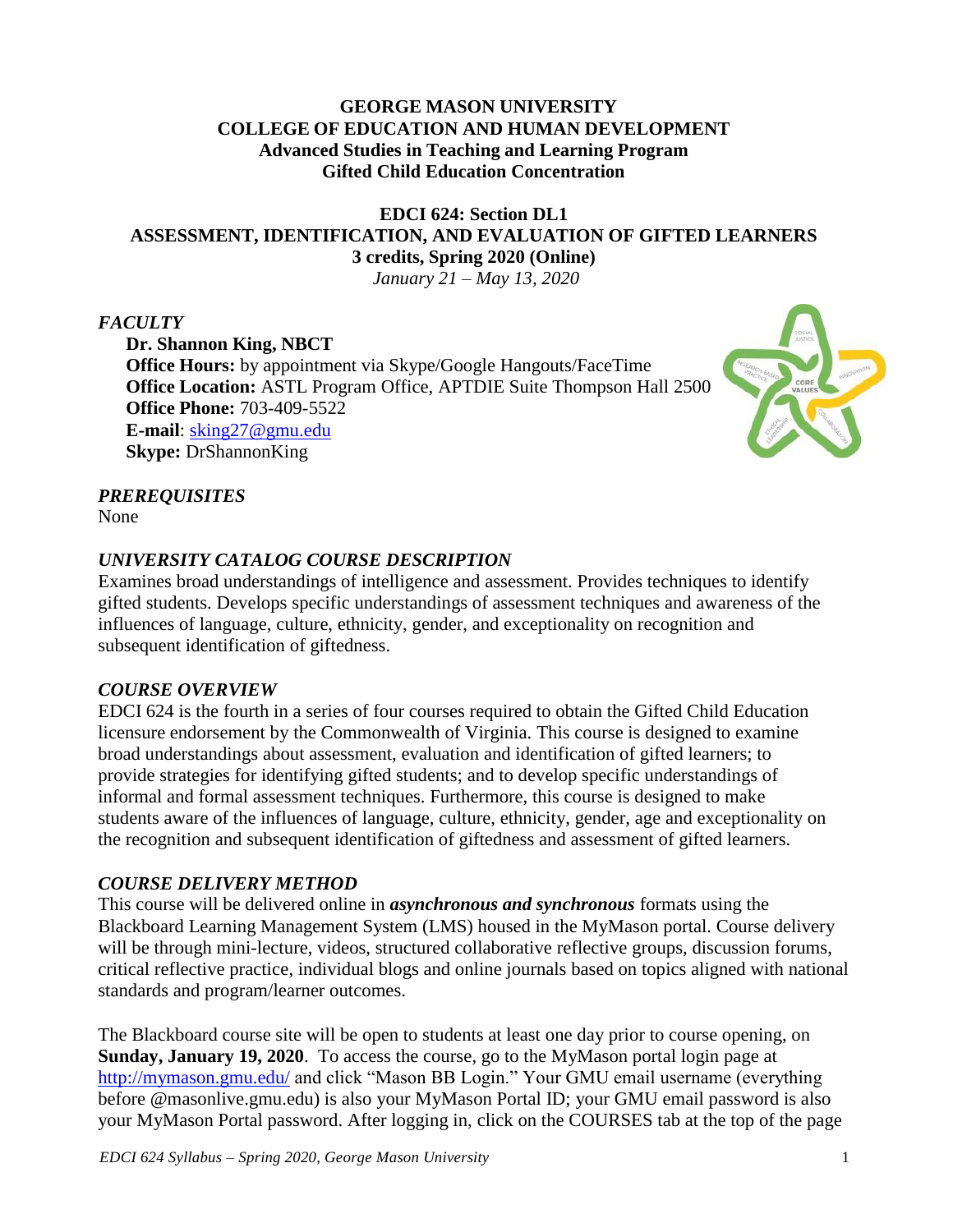to see your list of courses, then select **EDCI 624**.

**Under no circumstances may candidates/students participate in online class sessions (either by phone or Internet) while operating motor vehicles. Further, as expected in a face-to-face class meeting, such online participation requires undivided attention to course content and communication.**

### **Technical Requirements**

To participate in this online course, students will need the following resources:

- High-speed Internet access with standard up-to-date browsers. To get a list of Blackboard's supported browsers see: [https://help.blackboard.com/Learn/Student/Getting\\_Started/Browser\\_Support#supported](https://help.blackboard.com/Learn/Student/Getting_Started/Browser_Support#supported-browsers)[browsers](https://help.blackboard.com/Learn/Student/Getting_Started/Browser_Support#supported-browsers)
	- o To get a list of supported operation systems on different devices see: [https://help.blackboard.com/Learn/Student/Getting\\_Started/Browser\\_Support#tested](https://help.blackboard.com/Learn/Student/Getting_Started/Browser_Support#tested-devices-and-operating-systems)[devices-and-operating-systems](https://help.blackboard.com/Learn/Student/Getting_Started/Browser_Support#tested-devices-and-operating-systems)
- Access to a computer microphone and headphones for synchronous online sessions with your peers via Blackboard Collaborate
- Consistent and reliable access to GMU Blackboard and GMU email accounts (to be checked **daily)** as these are the official methods of communication for this course.
- Students may be asked to create logins and passwords on supplemental websites and/or to download trial software to their computer or tablet as part of course requirements.
- Word processing and presentation software: MS Office 2007 or later, or OpenOffice 2007 or later
- The following software plug-ins for PCs and Macs, respectively, are available for free download:
	- o Adobe Acrobat Reader:<https://get.adobe.com/reader/>
	- o Windows Media Player: [https://support.microsoft.com/en-us/help/14209/get](https://support.microsoft.com/en-us/help/14209/get-windows-media-player)[windows-media-player](https://support.microsoft.com/en-us/help/14209/get-windows-media-player)
	- o Apple Quick Time Player: [www.apple.com/quicktime/download/](http://www.apple.com/quicktime/download/)

### **Expectations:**

- *Course Week:* Our course week will begin on **Mondays** at 12:00 AM EST and finish on **Sundays** at 11:59 PM EST.
- *Login Frequency:* Students must actively check the course Blackboard site and their GMU email for communications from the instructor, class discussions, and/or access to course materials *at least three* times per week. In addition, students must log in for all scheduled online synchronous meetings.
- *Participation:* Students are expected to actively engage in all course activities throughout the semester, which includes viewing all course materials, completing course activities and assignments, and participating in course discussions and group interactions.
- *Technical Competence:* Students are expected to demonstrate competence in the use of all course technology. Students who are struggling with technical components of the course are expected to seek assistance from the instructor and/or College or University technical services.
- *Technical Issues:* Students should anticipate some technical difficulties during the semester and should, therefore, budget their time accordingly. Late work will not be accepted based on individual technical issues.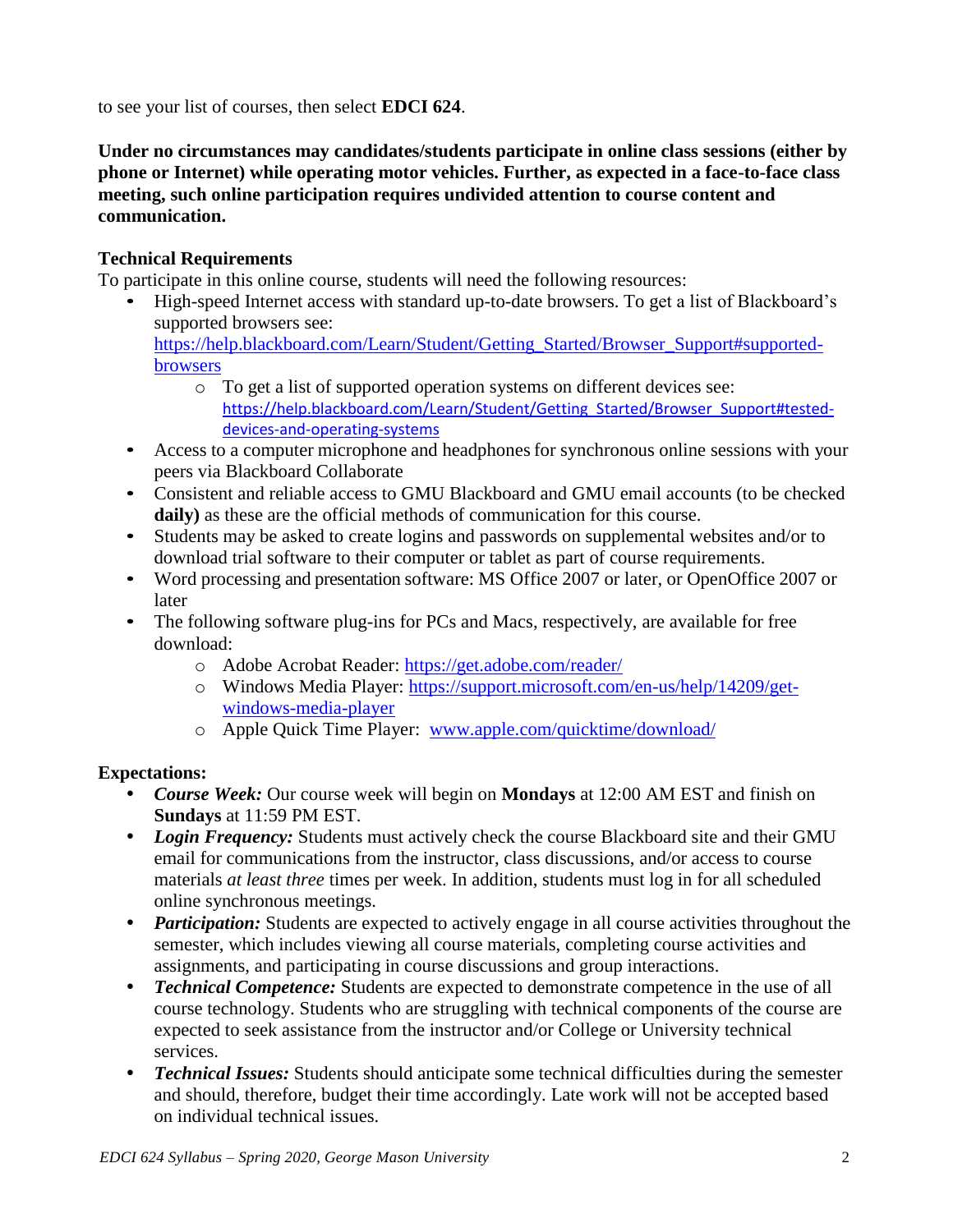- *Workload:* Please be aware that this course is **not** self-paced. Students are expected to meet *specific deadlines* and *due dates* listed in the **Class Schedule** section of this syllabus. It is the student's responsibility to keep track of the weekly course schedule of topics, readings, activities and assignments due.
- *Instructor Support:* Students may schedule a one-on-one meeting to discuss course requirements, content or other course-related issues. Those unable to come to a Mason campus can meet with the instructor via telephone or web conference. Students should email the instructor to schedule a one-on-one session, including their preferred meeting method and suggested dates/times.
- *Netiquette:* The course environment is a collaborative space. Experience shows that even an innocent remark typed in the online environment can be misconstrued. Students must always re-read their responses carefully before posting them, so that others do not consider them as personal offenses. *Be positive in your approach with others and diplomatic in selecting your words.* Remember that you are not competing with classmates but sharing information and learning from others. All faculty are similarly expected to be respectful in all communications.
- *Accommodations:* Online learners who require effective accommodations to ensure accessibility must be registered with George Mason University Disability Services.

# *LEARNER OUTCOMES/OBJECTIVES*

By the completion of EDCI 624, participants in this course will be able to:

- A. Demonstrate their understanding of the salient local, state, and national issues in assessment and identification of gifted learners *(ASTL Learning Outcomes 2, 4; NAGC-CEC Stand. 4.1, 6.1; VA Endorsement Comp. 7.a, 7.b);*
- B. Apply their understanding of identification and assessment of gifted learners to their own practice *(ASTL Learning Outcomes 1, 2, 3, 4; NAGC-CEC Stand. 1.2, 3.3, 5.1, 5.2; VA Endorsement Comp. 3.a, 3.c, 3.d);*
- C. Utilize a variety of assessments to identify gifted potential in students, particularly students from culturally, linguistically, economically, and academically diverse backgrounds *(ASTL Learning Outcomes 3, 6; NAGC-CEC Stand. 3.3, 4.1, 4.2, 4.3, 4.4, 5.2; VA Endorsement Comp. 3.b, 3.c, 3.d, 3.e, 3.f);*
- D. Evaluate the implications of using current identification and assessment procedures to evaluate students from a variety of backgrounds for gifted services *(ASTL Learning Outcomes 6, 7; NAGC-CEC Stand. 6.5, 7.3; VA Endorsement Comp. 3.g, 3.h)*

# *PROFESSIONAL STANDARDS*

# **NAGC-CEC Teacher Preparation Standards (2013) Alignment**

The content of EDCI 624, along with the content of the remaining courses in the Gifted Child Education endorsement sequence, aligns with the National Association for Gifted Children-Council for Exceptional Children (NAGC-CEC) Teacher Preparation Standards in Gifted and Talented Education (2013). Specifically, this course addresses the following standards:

- Standard 1: Learner Development & Individual Learning Differences
	- o 1.2 use understanding of development and individual differences to respond to the needs of individuals with gifts and talents
- Standard 2: Learning Environments
	- o 2.1 create safe, inclusive, and culturally responsive learning environments so that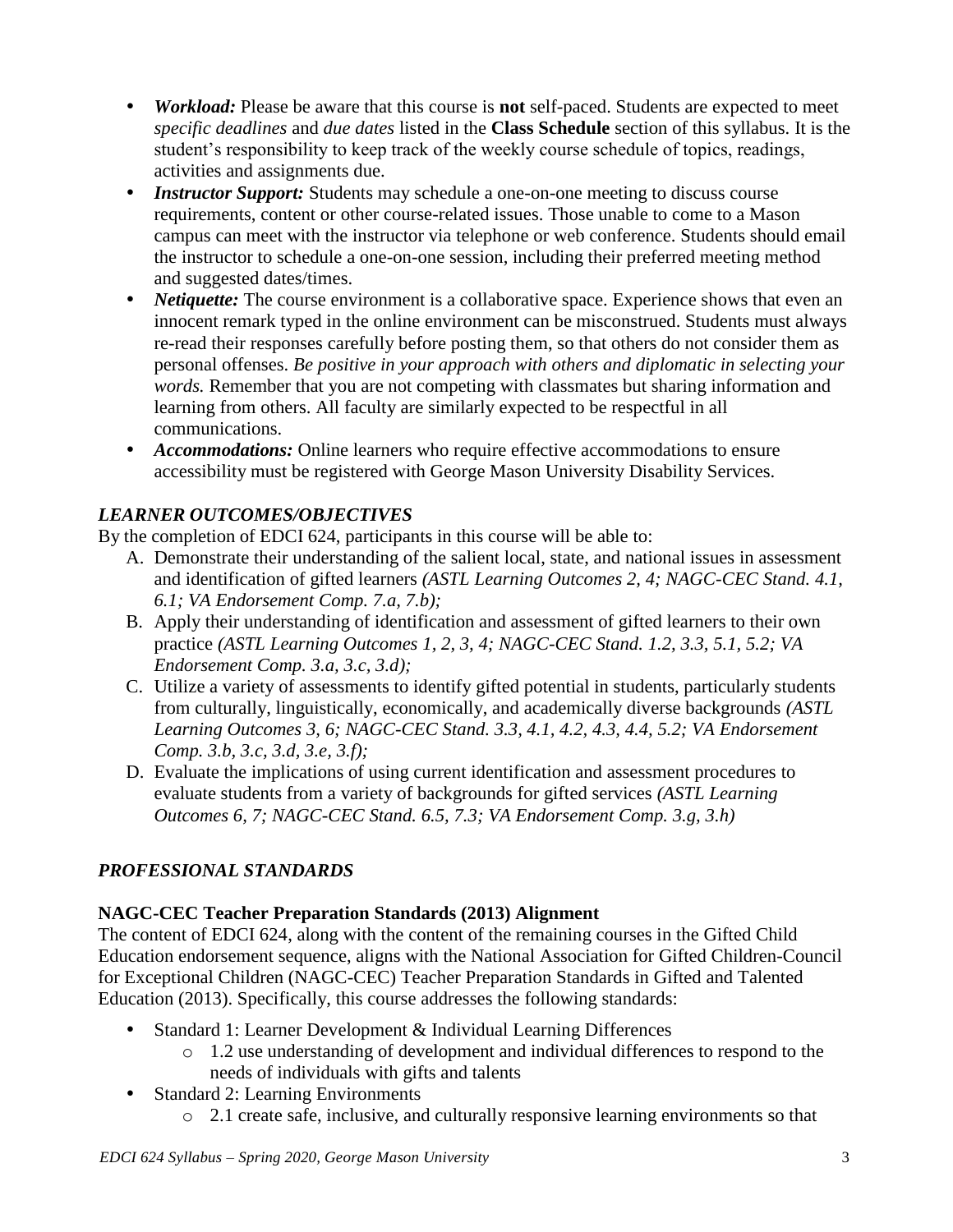individuals with gifts and talents become effective learners and develop social and emotional well-being

- Standard 3: Curricular Content Knowledge
	- o 3.3 use assessments to select, adapt, and create materials to differentiate instructional strategies and general and specialized curricula to challenge individuals with gifts and talents
- Standard 4: Assessment
	- o 4.1 understand that some groups of individuals with gifts and talents have been underrepresented in gifted education programs and select and use technically sound formal and informal assessments that minimize bias in identifying students for gifted education programs and services
	- o 4.2 use knowledge of measurement principles and practices to differentiate assessments and interpret results to guide educational decisions for individuals with gifts and talents
	- o 4.3 collaborate with colleagues and families in using multiple types of assessment information to make identification and learning progress decisions and to minimize bias in assessment and decision-making
	- o 4.4 use assessment results to develop long- and short-range goals and objectives that take into consideration an individual's abilities and needs, the learning environment, and other factors related to diversity
	- o 4.5 engage individuals with gifts and talents in assessing the quality of their own learning and performance and in setting future goals and objectives
- Standard 5: Instructional Planning & Strategies
	- o 5.1 know principles of evidence-based, differentiated, and accelerated practices and possess a repertoire of instructional strategies to enhance the critical and creative thinking, problem-solving, and performance skills of individuals with gifts and talents
	- o 5.2 apply appropriate technologies to support instructional assessment, planning, and delivery for individuals with gifts and talents
- Standard 6: Professional Learning & Ethical Practice
	- o 6.1 use professional ethical principles and specialized program standards to guide their practice
	- o 6.3 model respect for diversity, understanding that it is an integral part of society's institutions and impacts learning of individuals with gifts and talents in the delivery of gifted education services
	- o 6.4 are aware of their own professional learning needs, understanding the significance of lifelong learning, and participate in professional activities and learning communities
	- o 6.5 advance the profession by engaging in activities such as advocacy and mentoring
- Standard 7: Collaboration
	- o 7.1 apply elements of effective collaboration
	- o 7.2 serve as a collaborative resource to colleagues
	- o 7.3 use collaboration to promote the well-being of individuals with gifts and talents across a wide range of settings, experiences, and collaborators

#### **Virginia Department of Education: Gifted Education Endorsement (2018) Alignment**

The content of EDCI 624, along with the content of the remaining courses in the Gifted Child Education endorsement sequence, aligns with 8VAC20-543-320, the Virginia Department of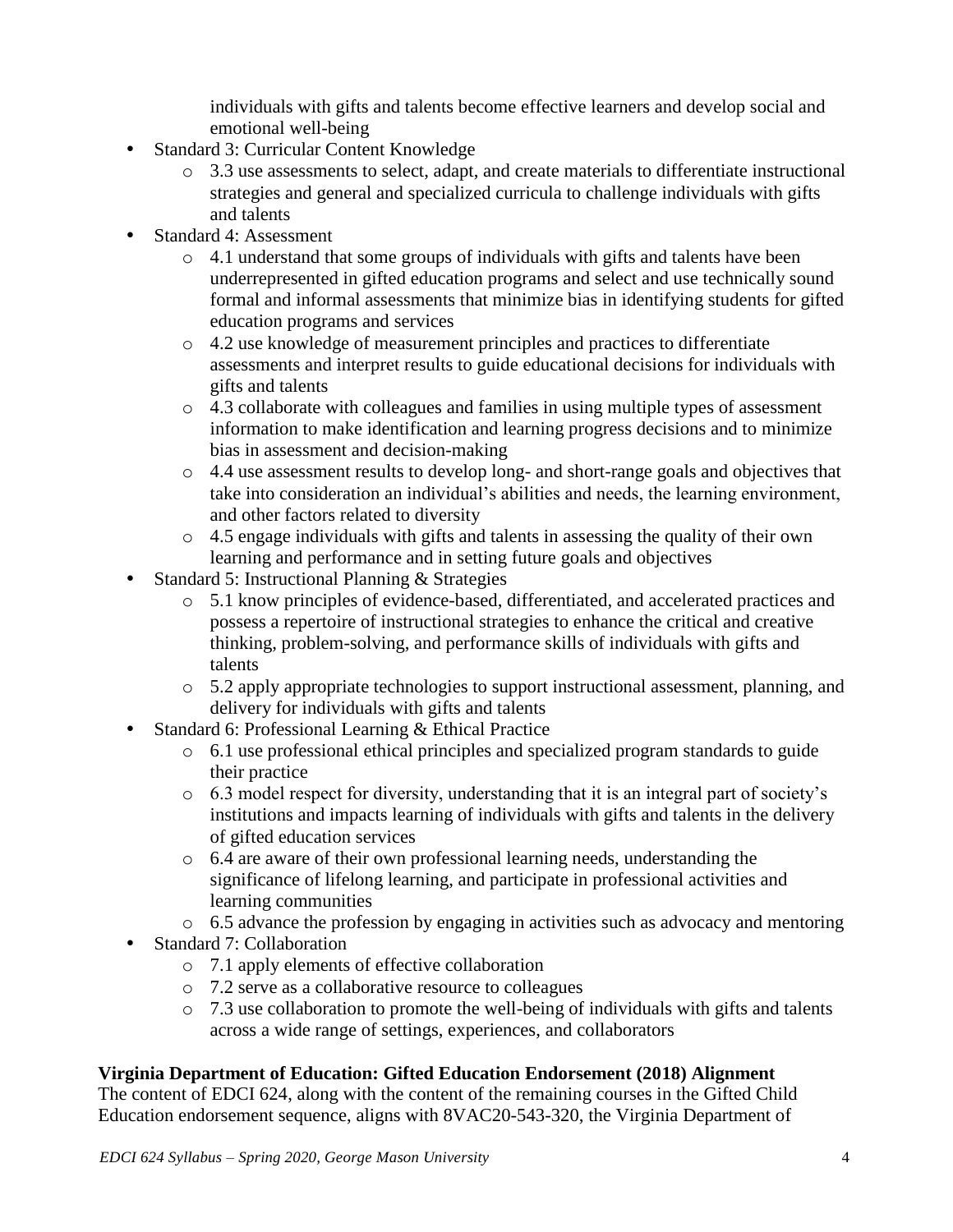Education's Gifted Education (add-on endorsement) competencies (2018). Specifically, this course addresses the following competencies:

- Competencies 3.a, 3.b, 3.c, 3.d, 3.e, 3.f, 3.g: Understanding of specific techniques to identify gifted students using diagnostic and prescriptive approaches to assessment, including: a) the selection, use, and evaluation of multiple standardized, norm-referenced aptitude and achievement assessment instruments; b) the selection, use, and evaluation of multiple identification criteria and strategies; c) the use of both formal and informal nonbiased measures to provide relevant information regarding the aptitude and ability or achievement of potentially gifted students; d) the use of authentic assessment tools such as portfolios to determine performance, motivation, interest, and other characteristics of potentially gifted students; e) the use and interpretation of reliable rating scales, checklists, and questionnaires by parents, teachers, and others; f) the evaluation of data collected from student records such as grades, honors, and awards; g) the use of case study reports providing information regarding exceptional conditions; and h) the roles and responsibilities of the identification and placement committee
- Competencies 7.a, 7.b: Understanding of contemporary issues and research in gifted education, including: a) the systematic gathering, analyzing, and reporting of formative and summative data from local, state, and national perspectives; and, b) current local, state, and national policies, trends, and issues
- Competency 8: Understanding of and proficiency in grammar, usage, and mechanics and their integration in all forms of communication

# **NBPTS & ASTL Alignment**

The Gifted Child Education certificate and M.Ed. concentration are advanced work for practicing teachers. Through the ASTL program, this course also aligns with the NBPTS Propositions – the first five of which are also the first five ASTL learning outcomes. Specifically, this course addresses:

- Proposition 1: Teachers are committed to students and their learning. *(ASTL Learning Outcome 1)*;
- Proposition 2: Teachers know the subjects they teach and how to teach those subjects to students. *(ASTL Learning Outcome 2)*;
- Proposition 3: Teachers are responsible for managing and monitoring student learning. *(ASTL Learning Outcome 3)*;
- Proposition 4: Teachers think systematically about their practice and learn from experience. *(ASTL Learning Outcome 4)*; and
- Proposition 5: Teachers are members of learning communities. *(ASTL Learning Outcome 5)*

EDCI 624 is also aligned with the three additional outcomes of ASTL:

- Principle 6: Teachers account for the needs of culturally, linguistically, and cognitively diverse learners. *(ASTL Learning Outcome 6);*
- Principle 7: Teachers are change agents, teacher leaders, and partners with colleagues. *(ASTL Learning Outcome 7)*; and
- Principle 8: Teachers use technology to facilitate student learning and their own professional development. *(ASTL Learning Outcome 8)*

# *REQUIRED TEXTS*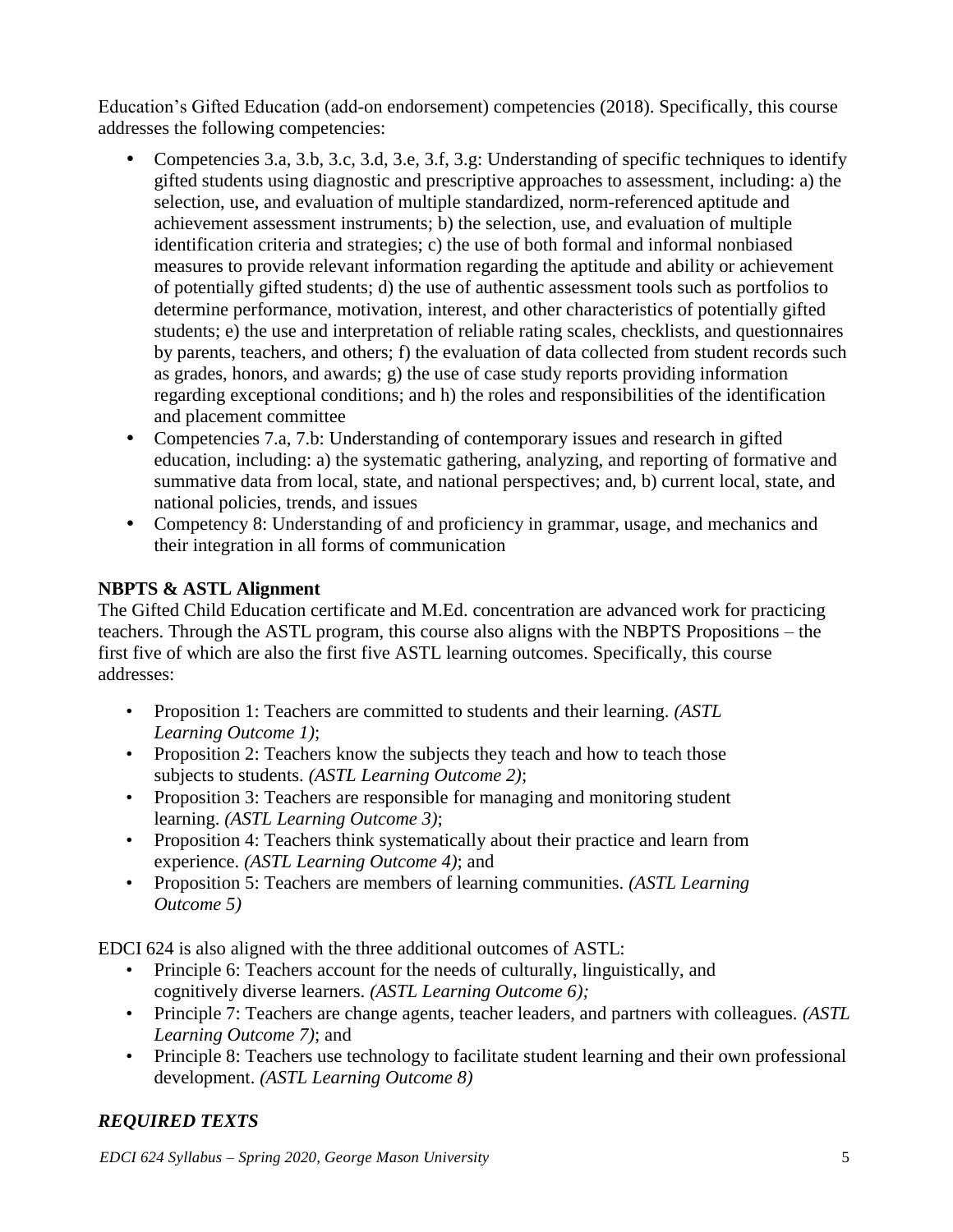- Renzulli, J. (2004). *Identification of students for gifted and talented programs.* Thousand Oaks, CA: Corwin Press.
- VanTassel-Baska, J. (2008). *Alternative assessments with gifted and talented students.* Waco, TX: Prufrock Press.
- *Other readings will be available on Blackboard.*

## *ADDITIONAL RESOURCES/PUBLICATIONS – at a student's discretion*

- American Psychological Association (2010*). Publication manual of the American* Psychological Association (6<sup>th</sup> ed.). Washington, DC: Author.
- **Gifted Education Professional Organization Websites**, such as the following:
	- o National Association for Gifted Children: [www.nagc.org](http://www.nagc.org/)
	- o Supporting Emotional Needs of the Gifted: [www.sengifted.org](http://www.sengifted.org/)
	- o The Association for the Gifted: [www.cectag.com](http://www.cectag.com/)
	- o World Council for Gifted and Talented Children:<https://www.world-gifted.org/>
- **Gifted Education Research and Practitioner Journals**, such as the following:
	- o *Gifted and Talented International* is the international, refereed journal of the World Council for Gifted and Talented Children. Its purpose is to share current theory, research, and practice in gifted education with its audience of international educators, scholars, researchers, and parents. <http://www.tandfonline.com/toc/ugti20/current>
	- o *Gifted Child Today* provides critical information for teachers and administrators involved with gifted children, including articles about topics such as teaching strategies in gifted education, building a more effective gifted and talented program, and working with gifted children with learning disabilities. <https://us.sagepub.com/en-us/nam/gifted-child-today/journal202067>
	- o *Gifted Child Quarterly* is the premier scholarly journal of the National Association for Gifted Children (NAGC). *GCQ* publishes original scholarly reviews of literature; explorations of policy and policy implications, and quantitative or qualitative research studies that explore the characteristics of gifted students, program models, curriculum and other areas of importance in understanding and maximizing the development and education of gifted students. [https://us.sagepub.com/en](https://us.sagepub.com/en-us/nam/gifted-child-quarterly/journal201850)[us/nam/gifted-child-quarterly/journal201850](https://us.sagepub.com/en-us/nam/gifted-child-quarterly/journal201850)
	- o *Gifted Education International* is a peer-reviewed journal that provides support, information and guidance on 'gifted' education across all aspects of human abilities, with an emphasis on creativity, problem-solving and self-efficacy. *GEI* solicits articles from around the world in order to convey an informed awareness of the policies and practices of different countries. [https://us.sagepub.com/en](https://us.sagepub.com/en-us/nam/journal/gifted-education-international)[us/nam/journal/gifted-education-international](https://us.sagepub.com/en-us/nam/journal/gifted-education-international)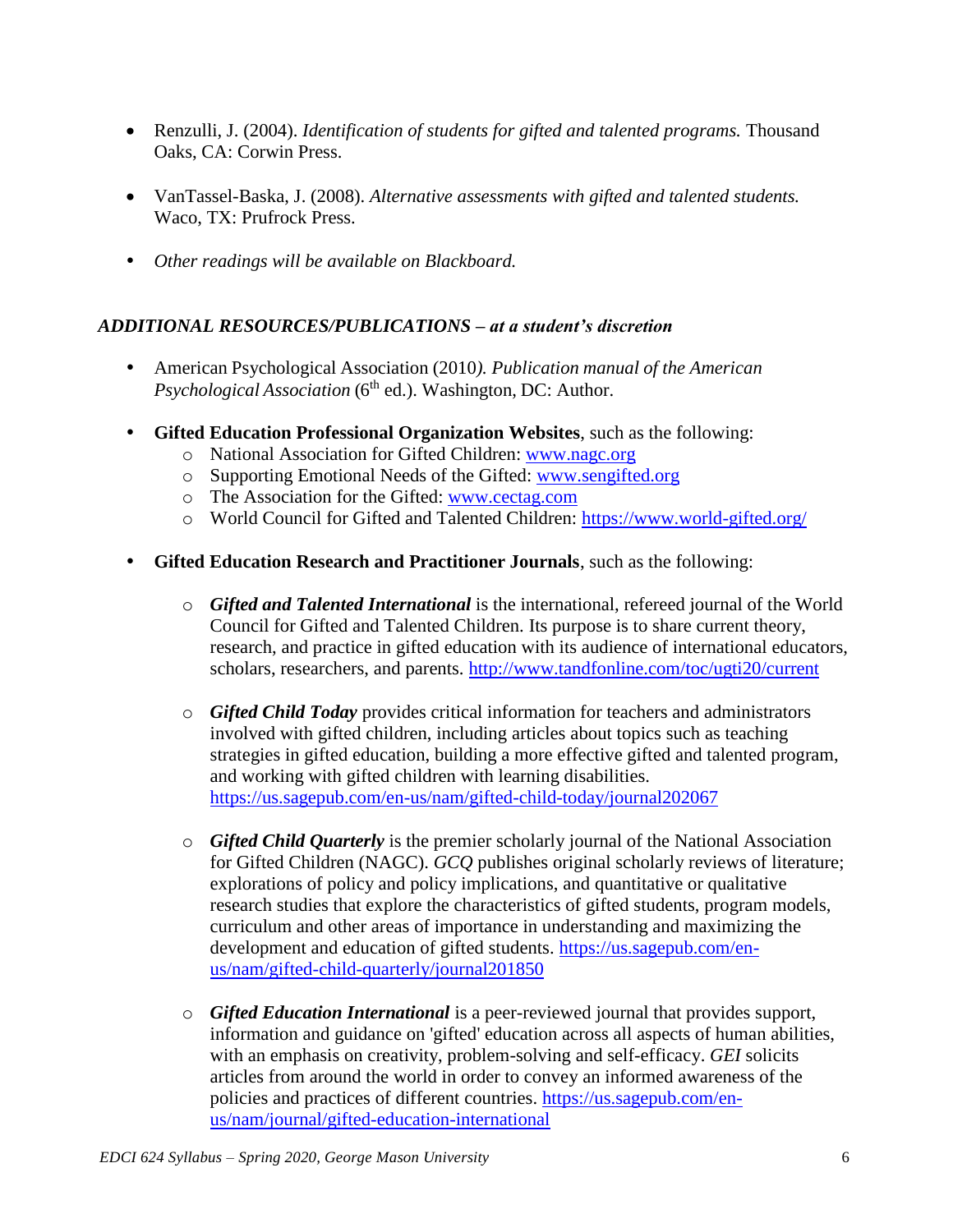- o *High Ability Studies* is a refereed journal concerned with aspects of development, personality, cognition, social behavior and cross-cultural issues in relation to high ability. Contents are not restricted to the study of manifest high level achievement, but include the identification and nurturance of unexercised potential. <http://www.tandfonline.com/toc/chas20/current>
- o The *Journal for the Education of the Gifted* is the official publication of The Association for the Gifted. It reports the latest research findings on topics such as: the characteristics of gifted children, evaluating effective schools for gifted children, gifted children with learning disabilities, the history of gifted education, and building successful gifted and talented programs. [https://us.sagepub.com/en-us/nam/journal](https://us.sagepub.com/en-us/nam/journal-for-the-education-of-the-gifted/journal202068)[for-the-education-of-the-gifted/journal202068](https://us.sagepub.com/en-us/nam/journal-for-the-education-of-the-gifted/journal202068)
- o The *Journal of Advanced Academics* is a quarterly journal that focuses on research that supports and enhances advanced academic achievement for students of all ages. In particular, *JAA* publishes articles that feature strategies for increasing academic achievement, programs that promote high levels of academic achievement and engagement, and programs that prepare students to engage in high-level and rigorous academics. [https://us.sagepub.com/en-us/nam/journal-of-advanced](https://us.sagepub.com/en-us/nam/journal-of-advanced-academics/journal202069)[academics/journal202069](https://us.sagepub.com/en-us/nam/journal-of-advanced-academics/journal202069)
- o *Parenting for High Potential* is an award-winning quarterly magazine for parents with advice, resources, and tools to help them successfully navigate through the joys and struggles of raising their gifted children. *PHP* is published by the National Association for Gifted Children in September, December, March, and June. <http://www.nagc.org/parenting-high-potential-1>
- o *Roeper Review* is an international, quarterly, refereed journal publishing scholarly articles that pertain to practice, policy, applied research, and theory in all dimensions of gifted education. Diverse topics include: theories and philosophical analyses pertinent to giftedness, talent, and creativity; gender issues; curriculum studies; instructional strategies; educational psychology; elementary/early childhood/secondary education of the gifted; emotional, motivation, and affective dimensions of gifted individuals; differentiating instruction; teacher education; tests, measurement, and evaluation; and program development. <http://www.tandfonline.com/toc/uror20/current>
- o *Teaching for High Potential* is a quarterly magazine filled with practical guidance and classroom-based materials for educators striving to understand and challenge their high potential learners. *THP* is published by the National Association for Gifted Children in August, November, February, and May. [http://www.nagc.org/resources-publications/nagc-publications/teaching-high](http://www.nagc.org/resources-publications/nagc-publications/teaching-high-potential)[potential](http://www.nagc.org/resources-publications/nagc-publications/teaching-high-potential)

### *COURSE PERFORMANCE EVALUATION*

Students are expected to submit all assignments on time in the manner outlined by the instructor (e.g., Blackboard, Tk20, hard copy).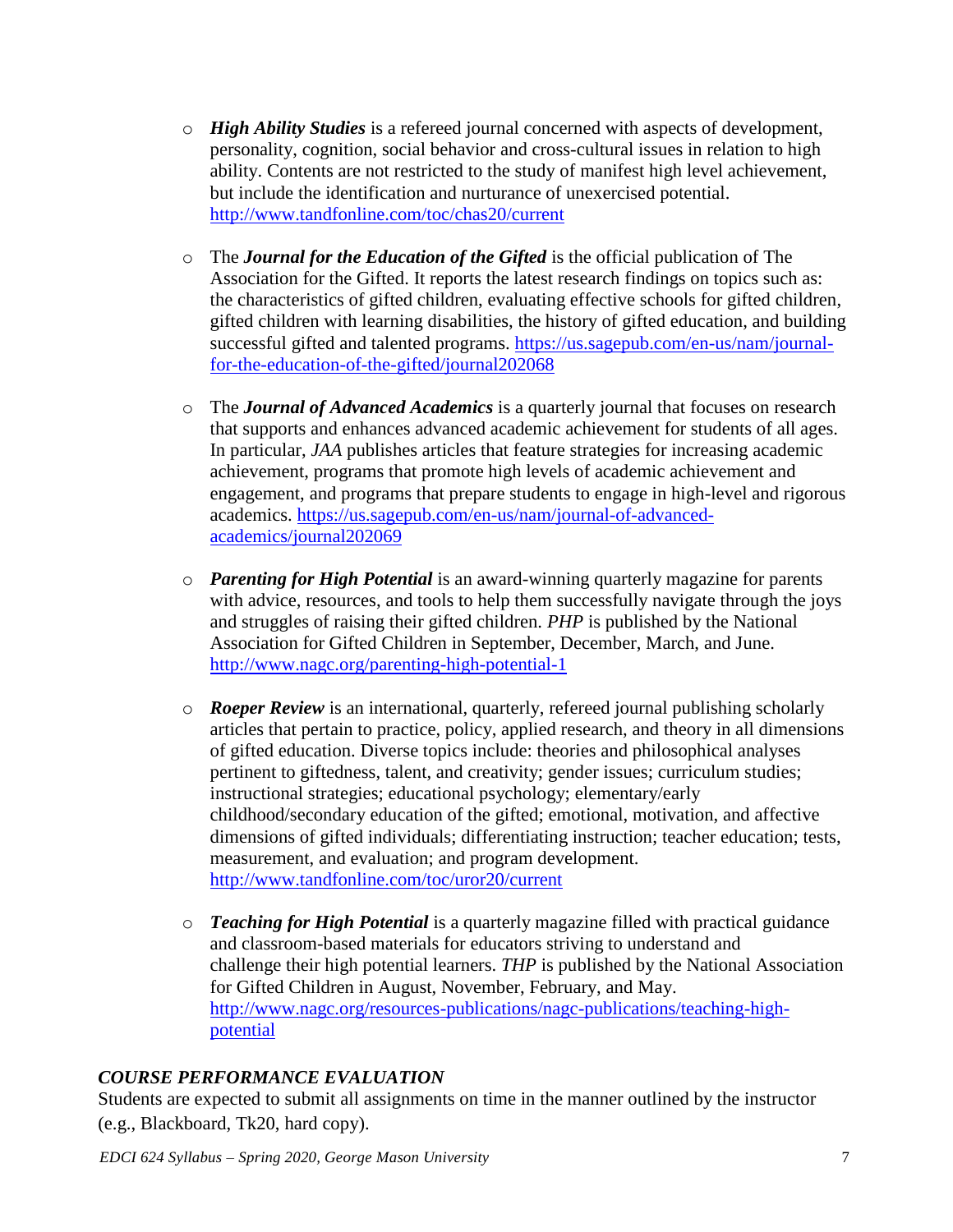### **General Requirements**

- A. Please note that this online course is **NOT self-paced;** it consists of *weekly modules* that progress sequentially through the semester. You will be expected to complete one learning module every week. It is critical that each student complete all readings and activities on a weekly basis. Class 'attendance' is both important and **required**. If, due to an emergency, you will not be participating in course activities on time, please contact your instructor prior to due dates or time. Please note that learners with more than two 'absences' risk a letter grade drop or can lose course credit.
- B. All assignments are due no later than **11:59 PM EST** of the date indicated in each week's assignments published in the **COURSE SCHEDULE AND TOPICS** section of this Syllabus. Due dates are also posted on our Blackboard course site.
	- a. **Grades for assignments date-stamped in Blackboard after the due date will be reduced by 10%, unless prior approval from instructor has been granted. Late submissions cannot be accepted after the course end date.**
	- b. Assignments earning less than a passing grade may be rewritten and resubmitted so that the assignment is satisfactorily completed. In fact, because mastery learning is our program's goal, we may ask (or *require)* you to redo an assignment that is far below expectations. Thank you for making genuine learning your goal.
- C. Please adhere to the assignment submission instructions listed in this Syllabus**.** Only assignments submitted as indicated will be graded; incorrect submissions may result in a grade of zero for those assignments.
- D. All assignments submitted should have the filename format as follows: Last name-Assignment Title. *Please do not upload written assignments in PDF format*. Other editable formats are acceptable (i.e., .doc, .docx, .rtf, .ppt, .pptx, .xlsx,.xlsx). Supporting documents for assignments can be in PDF format.
- E. *Please Note: All written work* should be carefully edited for standard grammar and punctuation, as well as clarity of thought. All submitted work should be prepared through word processing and reflect APA-style  $(6<sup>th</sup>$  edition), as well as be doublespaced, with 1" margins, and 12-point font (Times New Roman).

### **Instructor Role**

 Your professor will read online discussion forums regularly; however, her active role as faculty is to support the discussion development and not so much to "enter into each one" so that the dialogue is authentic among participants. Please note that during this time, your professor will be noting the quality and extent of your participation.

#### **Student Expectations**

- Students are also expected to adhere, to the extent possible, to a 24-hour turnaround time for emails.
- Students are expected to visit our Blackboard site *at least three* times during the week: thus, once at the beginning of each week, once in the middle of the week, and then again at the end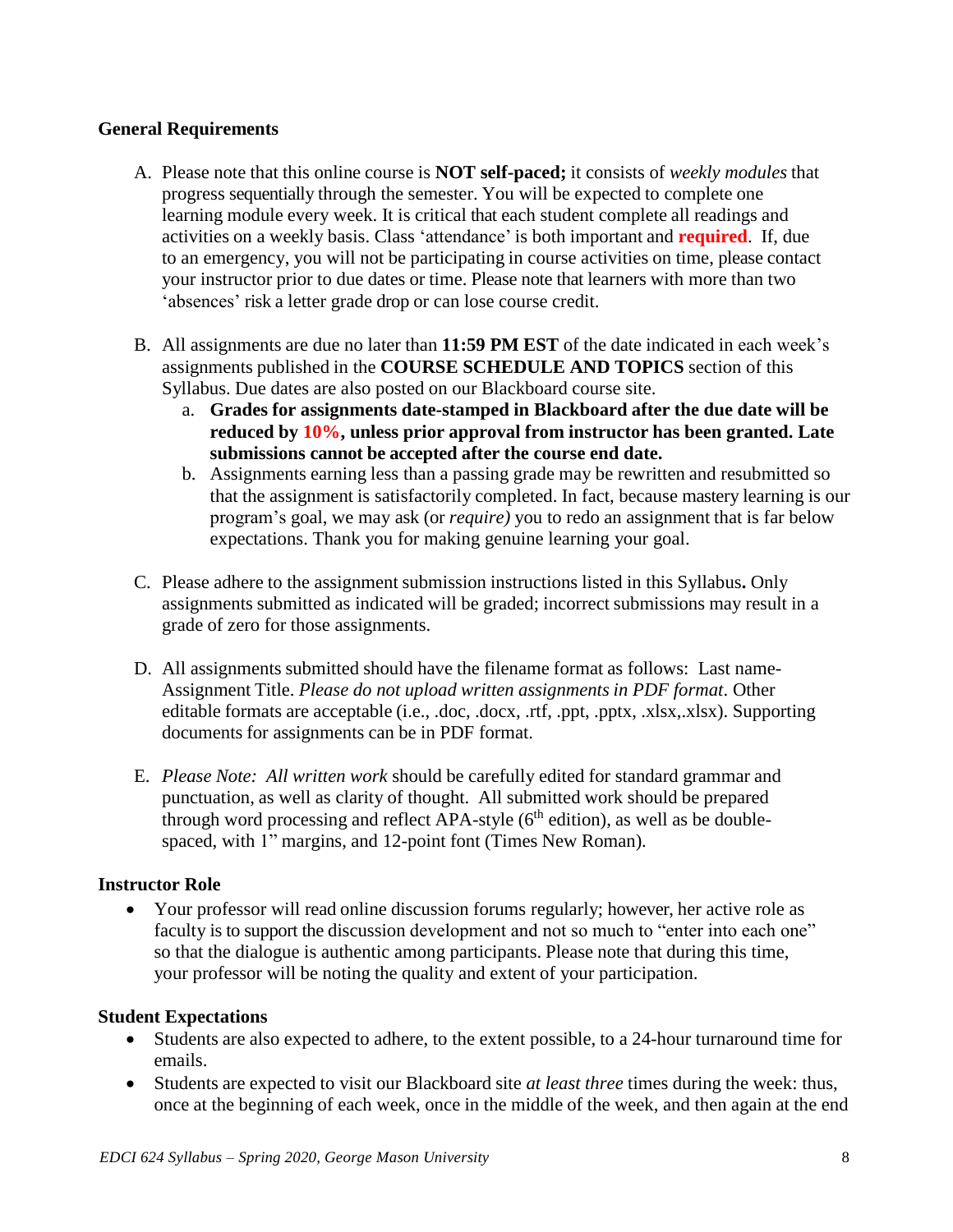to read any new posts and replies. Please note that you can subscribe to forums/threads to be notified when new posts are added. Kindly access the posted directions in Blackboard for doing this.

- Students are expected to read all posted/emailed Course Announcements. These contain important information from your instructor. In addition to being sent by email, these will be available in the Announcements link in Blackboard.
- It is also expected that you will monitor your participation to remain timely and responsive and be able to complete all tasks on-time without reminder. Successful students in an online learning environment are proactive, self-regulated, and manage their time well. You should expect to spend 12-15 hours a week on work for this 3-credit course (including reading and posting). This commitment is commensurate with the commitment expected for F2F classes, which also includes preparation, class time, and assignments.
- Questions are welcome, and your instructor is available to respond to individual class members as needs might arise.

### **Assignments and Assessments**

Detailed assignment rubrics are included at the end of the syllabus.

| <i><b>Assignment</b></i>             | <b>Percent of</b><br>final grade | <i><b>Outcomes</b></i><br>addressed | Due date                                                             |
|--------------------------------------|----------------------------------|-------------------------------------|----------------------------------------------------------------------|
| A. Student Screening Portfolio (PBA) | 40%                              | a, b, c                             | May $10$                                                             |
| <b>B.</b> Critical Reading Responses | 45%<br>$(15\%$ per<br>response)  | a, b, c, d                          | Response #1: Feb. 23<br>Response #2: Mar. 29<br>Response #3: Apr. 19 |
| C. Course Engagement                 | 15%                              | a, b, c, d                          | Weekly                                                               |

#### *A. Performance-Based Assessment: Student Screening Portfolio (40%)*

Each participant will create an authentic screening portfolio for a student in their classroom or school from an underrepresented population in gifted programs. The purpose of this portfolio would be to recommend a student to receive gifted services. The portfolio should consist of a detailed referral form explaining why the student should be identified for a gifted program, ratings and teacher commentary on the student's gifted behaviors using a rating scale pertinent to the school district in which the student is enrolled, and completed student work samples (with teacher annotations) that show evidence of higher-level and/or critical and creative thinking.

A complete description of this portfolio is included at the end of the syllabus, along with the rubric on which it will be assessed. This portfolio will be worth 40% of your final grade.

**The performance-based assessment (Student Screening Portfolio) MUST be uploaded and submitted to Tk20 via Blackboard for evaluation when the assignment is due. Only PBAs posted to Tk20 via Blackboard will be graded. Failure to submit the assignment to Tk20 via Blackboard by its due date will result in the instructor recording a zero (0) for the assignment.**

### *B. Critical Reading Responses (45%)*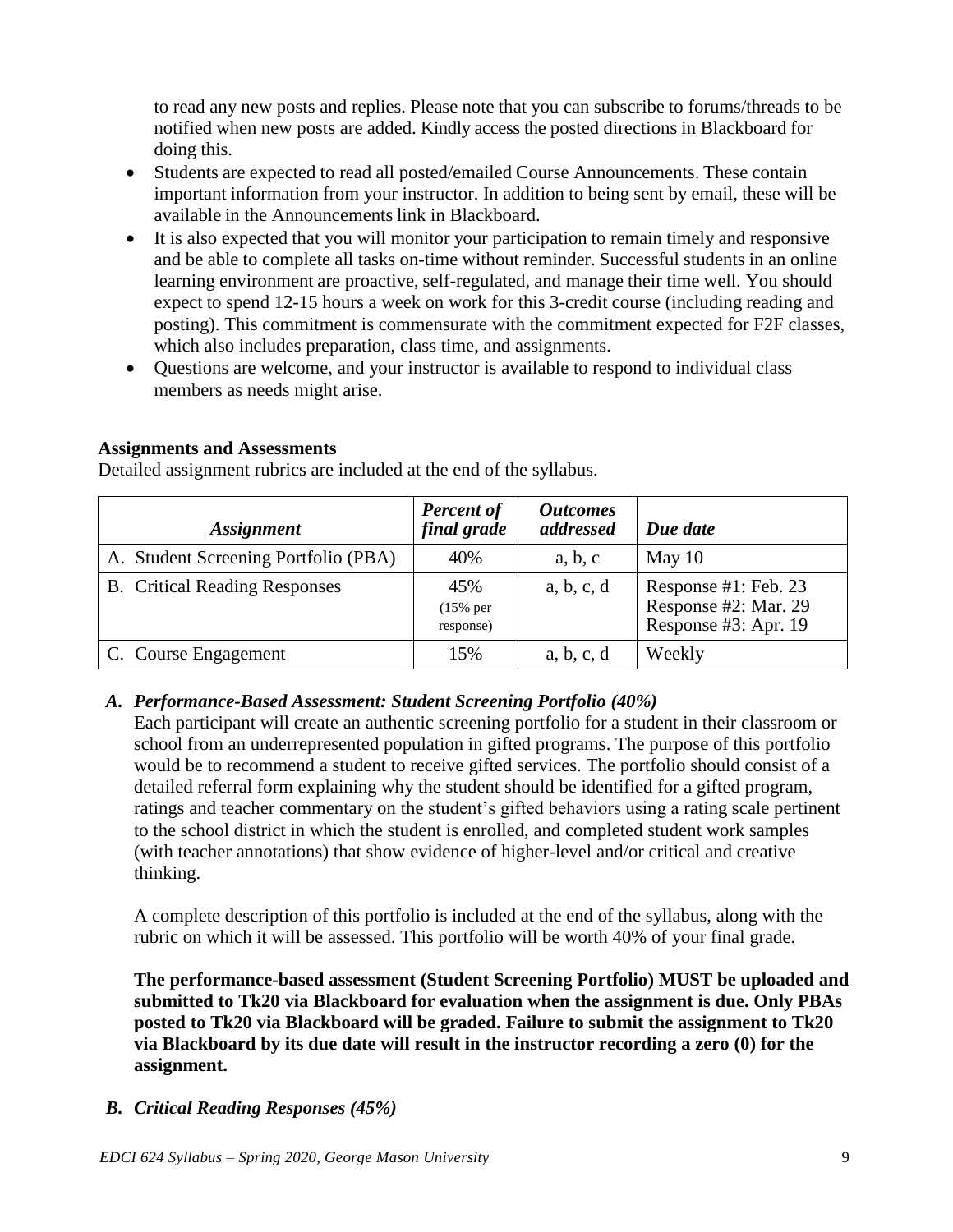Each participant will write three critical reading responses (3-4 pp. each) addressing a prompt posted to the course Blackboard site. Responses should reflect the use of a critical lens to evaluate the topic and be supported with evidence from a broad representation of course readings and additional literature from the field of gifted education. Additionally, responses should include a reflection that discusses how these course readings have helped to advance your thinking and that of the field, as well as how they apply to your professional context within gifted education. Responses should be written in APA-style  $(6<sup>th</sup>$  ed.) format.

A detailed rubric on how these responses will be assessed is included at the end of the syllabus. Each response will be worth 15% (for a total of 45%) of your final grade.

### *C. Course Engagement (15%)*

EDCI 624 operates under the assumption that knowledge is socially constructed and the most meaningful learning opportunities include those where learners have the opportunity to offer and explore diverse perspectives with peers. To do this, it is expected that you will regularly contribute to and engage in discussion forums, as well as to genuinely 'listen' to peers as they do the same. While agreement is not mandatory, consideration and respect for others are. All students are expected to be prepared to actively engage in class activities, including logging on to the Blackboard discussion board at least three times per week to answer questions, raise additional issues, and engage at least two other colleagues in the group. It is expected that you continuously build upon your prior knowledge developed in previous coursework in the ASTL or Gifted Child Education concentration to connect, question, and extend the discussion with all new posts by citing readings and material in the weekly modules content, and augmenting these with your personal and educational experiences. Discussions will be assessed for timeliness, accuracy of information shared, critical reflection and connection to readings. Discussion responses that focus solely on personal/professional experiences are unsuitable for posting.

We will use Blackboard to communicate regularly in this class. You will be asked to post assignments and responses, read classmates' postings, and actively participate in discussions. Blackboard serves as an important vehicle for discussing ongoing work on your major project with group members. *In addition to quality participation in discussion forums, each week will include tasks to be completed which are related to each week's content. Attendance and active participation in all scheduled Collaborate sessions is also included in course engagement.* Detailed guidelines for course engagement are included at the end of this syllabus. Course engagement will represent 15% of your final grade.

\*\*Please note: As this is an online course, the majority of our class discussion will be in the form of the electronic discussion board. **Each module will begin on a Monday and run through the following Sunday.** To this end, initial postings for each discussion forum should be completed by *11:59 PM EST on Thursday* so that class members will have until *Sunday at*  **11:59 PM EST** to interact with the posted material and engage in "conversation."

#### *GRADING SCALE*

Grading policies specific to this course follow the University-wide system for grading graduate courses, as follows: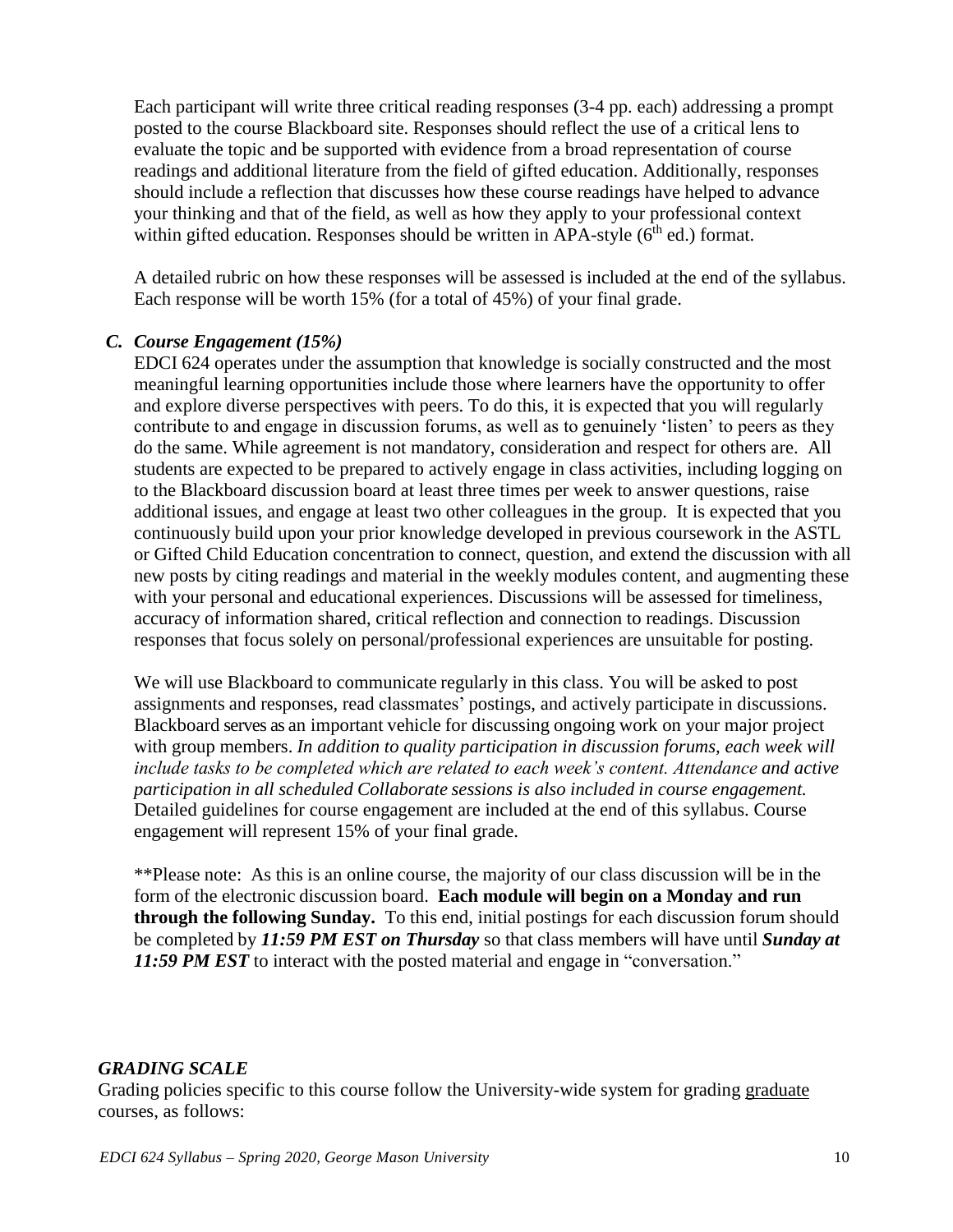| Grade          | <b>Grading</b> | <b>Grade Points</b> | <b>Interpretation</b>                                                |  |
|----------------|----------------|---------------------|----------------------------------------------------------------------|--|
| A              | 94-100         | 4.00                | Represents mastery of the subject through                            |  |
| $A -$          | 90-93          | 3.67                | effort beyond basic requirements                                     |  |
| $B+$           | 85-89          | 3.33                | Reflects an understanding of and the ability to                      |  |
| в              | 80-84          | 3.00                | apply theories and principles at a basic level                       |  |
| $\mathsf{C}^*$ | 70-79          | 2.00                | Denotes an unacceptable level of                                     |  |
| $F^*$          | -69            | 0.00                | understanding and application of the basic<br>elements of the course |  |

*Note: Final grades below a B do not count toward endorsement; "F" does not meet requirements of the Graduate School of Education*

### *PROFESSIONAL DISPOSITIONS*

Students are expected to exhibit professional behaviors and dispositions at all times. See <https://cehd.gmu.edu/students/policies-procedures>

### *CORE VALUES COMMITMENT*

The College of Education and Human Development is committed to *collaboration, ethical leadership, innovation, research-based practices,* and *social justice*. Students are expected to adhere to these principles: [http://cehd.gmu.edu/values.](http://cehd.gmu.edu/values)

# *GMU POLICIES AND RESOURCES FOR STUDENTS*

### *Policies*

- Students must adhere to the guidelines of the Mason Honor Code (see <https://catalog.gmu.edu/policies/honor-code-system/>).
- Students must follow the university policy for Responsible Use of Computing (see <https://universitypolicy.gmu.edu/policies/responsible-use-of-computing/>).
- Students are responsible for the content of university communications sent to their Mason email account and are required to activate their account and check it regularly. All communication from the university, college, school, and program will be sent to students **solely** through their Mason email account.
- Students with disabilities who seek accommodations in a course must be registered with George Mason University Disability Services. Approved accommodations will begin at the time the written letter from Disability Services is received by the instructor (see <https://ds.gmu.edu/>).
- Students must follow the university policy stating that all sound emitting devices shall be turned off during the class unless otherwise authorized by the instructor.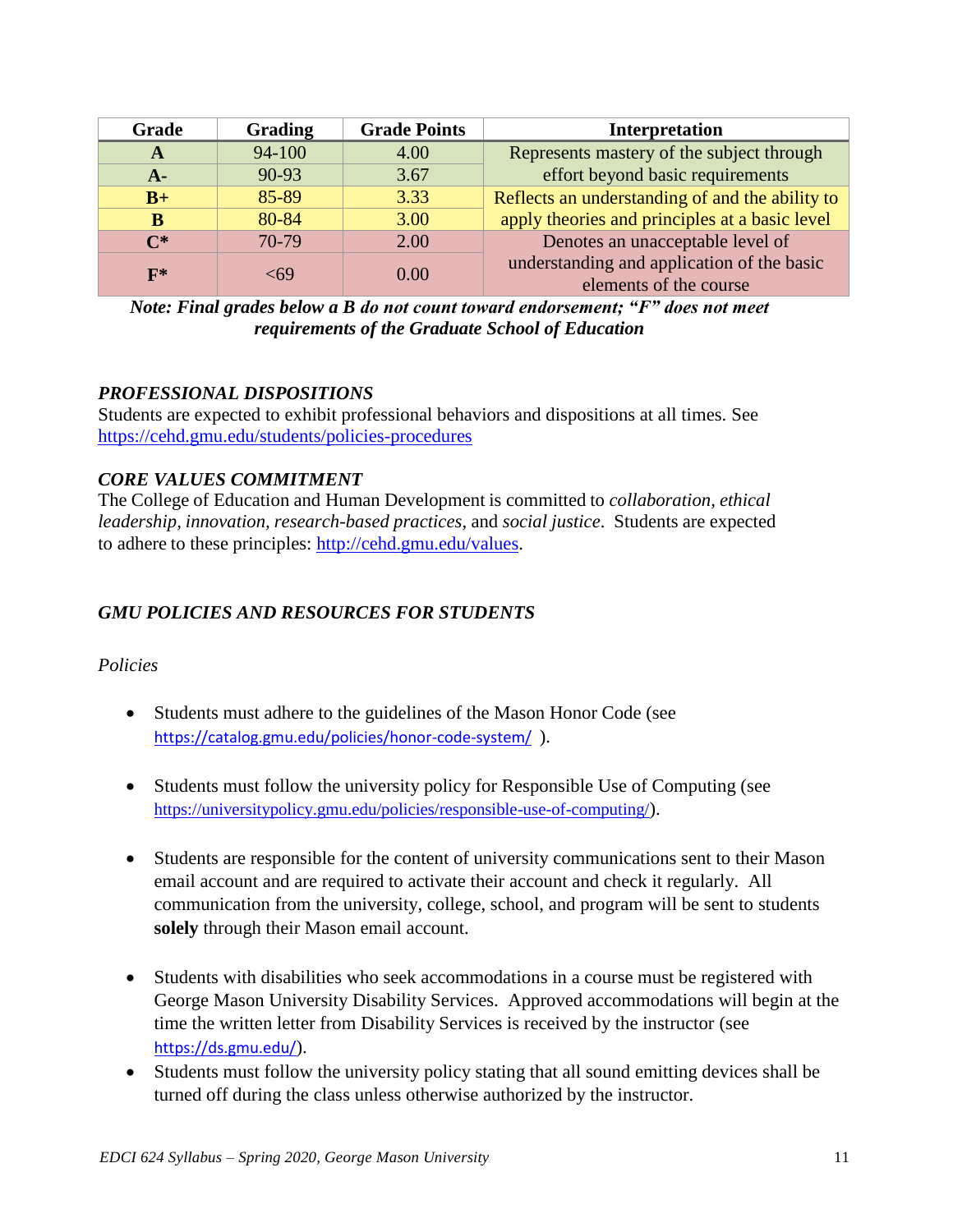### *Campus Resources*

- Support for submission of assignments to Tk20 should be directed to [tk20help@gmu.edu](mailto:tk20help@gmu.edu) or [https://cehd.gmu.edu/aero/tk20.](https://cehd.gmu.edu/aero/tk20/) Questions or concerns regarding use of Blackboard should be directed to [http://coursessupport.gmu.edu/.](http://coursessupport.gmu.edu/)
- For information on student support resources on campus, see <https://ctfe.gmu.edu/teaching/student-support-resources-on-campus>

#### **Notice of mandatory reporting of sexual assault, interpersonal violence, and stalking:**

As a faculty member, I am designated as a "Responsible Employee," and must report all disclosures of sexual assault, interpersonal violence, and stalking to Mason's Title IX Coordinator per University Policy 1202. If you wish to speak with someone confidentially, please contact one of Mason's confidential resources, such as Student Support and Advocacy Center (SSAC) at 703-380- 1434 or Counseling and Psychological Services (CAPS) at 703-993-2380. You may also seek assistance from Mason's Title IX Coordinator by calling 703-993-8730, or emailing [titleix@gmu.edu](mailto:titleix@gmu.edu).

**For additional information on the College of Education and Human Development, please visit our website [https://cehd.gmu.edu/students/.](https://cehd.gmu.edu/students/)**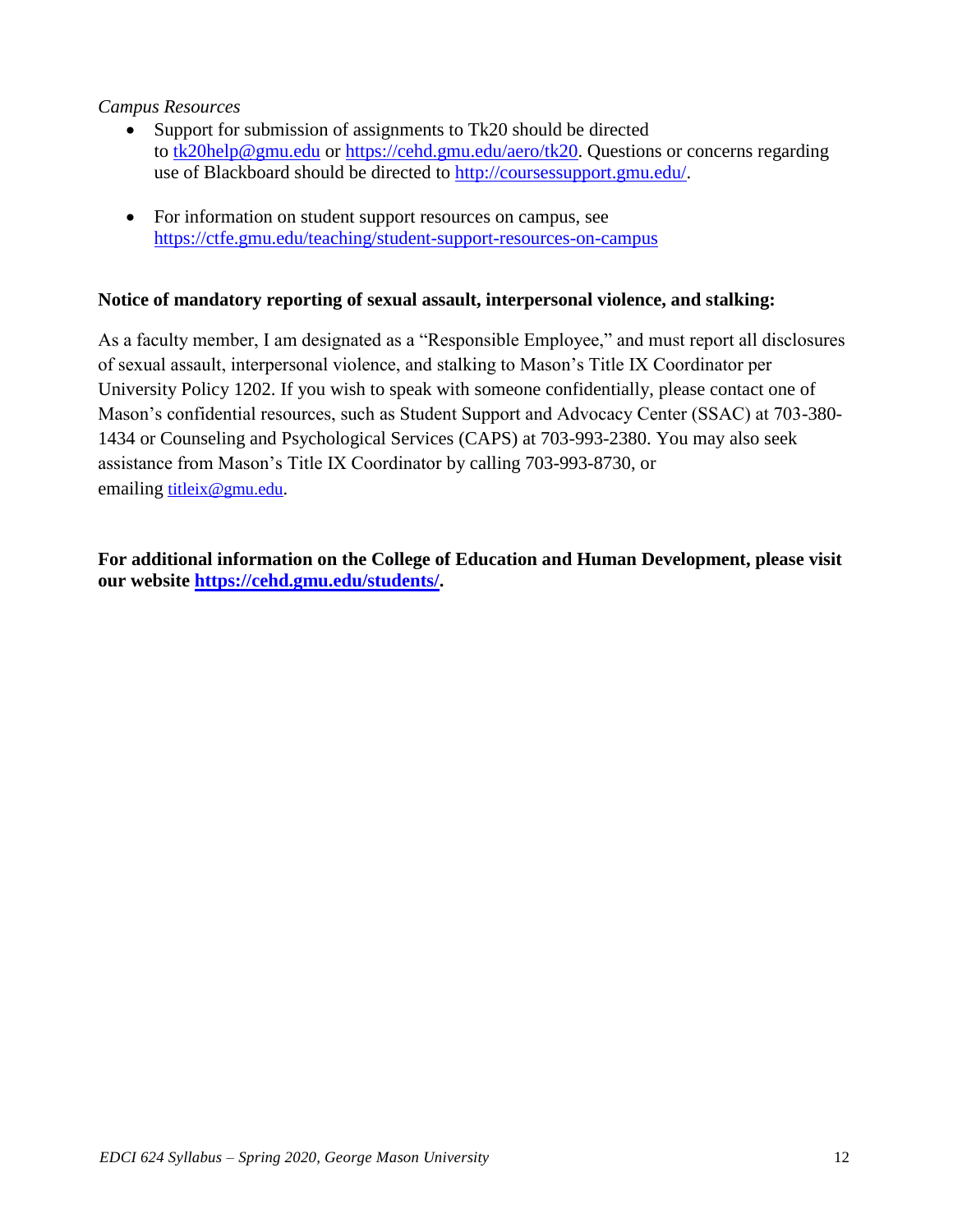### **CLASS SCHEDULE EDCI 624***: Spring 2020*

*Kindly note*: Faculty reserves the discretion to alter the schedule as necessary, with timely notification to students. This schedule of readings may be changed to better meet the context and needs of class members enrolled during the semester or to accommodate related professional opportunities that might arise. If changes are made, they will be announced via email, posted on the class Blackboard site, and well noted in advance. Readings that are not part of the required texts will be available on the MyMason Blackboard class site.

| <b>Session#</b><br>& Dates            | <b>Topics</b>                                                                                                                                                                                                                | What to READ and<br><b>What to DO This Week</b>                                                                                                                                                                                                                                                                                                                                                                                                                                                                                                                  |
|---------------------------------------|------------------------------------------------------------------------------------------------------------------------------------------------------------------------------------------------------------------------------|------------------------------------------------------------------------------------------------------------------------------------------------------------------------------------------------------------------------------------------------------------------------------------------------------------------------------------------------------------------------------------------------------------------------------------------------------------------------------------------------------------------------------------------------------------------|
| 1<br>Jan. 21 - 26                     | <b>Welcome &amp; Course</b><br><b>Overview:</b><br><b>Syllabus Review</b><br>Assessment<br>Experiences-<br>Reconnect with our<br>previous experiences<br>with Assessment                                                     | Course syllabus $\odot$<br>VanTassel-Baska - Ch. 1<br>National Research Center on the Gifted and Talented:<br>https://nrcgt.uconn.edu/online_resources/<br>National Center for Research on Gifted Education:<br>https://ncrge.uconn.edu/resources/<br>See additional readings on Blackboard                                                                                                                                                                                                                                                                      |
| $\overline{2}$<br>Jan. 27 -<br>Feb. 2 | <b>Beginning Our</b><br><b>Exploration of Assessment</b><br>of Gifted Learners:<br><b>History of Assessing</b><br>$\bullet$<br>& Identifying<br>Giftedness<br>Political & Social<br>$\bullet$<br>Issues in<br>Identification | Renzulli - Ch. 1, 9<br>NAGC Gifted Education Programming Standard 2:<br>Assessment:<br>http://nagc.org.442elmp01.blackmesh.com/sites/defa<br>ult/files/standards/K-<br>12%20programming%20standards.pdf<br>NAGC Position Paper - The Role of Assessment in<br>Identification:<br>https://www.nagc.org/sites/default/files/Position%20<br>Statement/Assessment%20Position%20Statement.pdf<br>Virginia State Standards on Identification:<br>http://www.doe.virginia.gov/instruction/gifted_ed/gif<br>ted_regulations.pdf<br>See additional readings on Blackboard |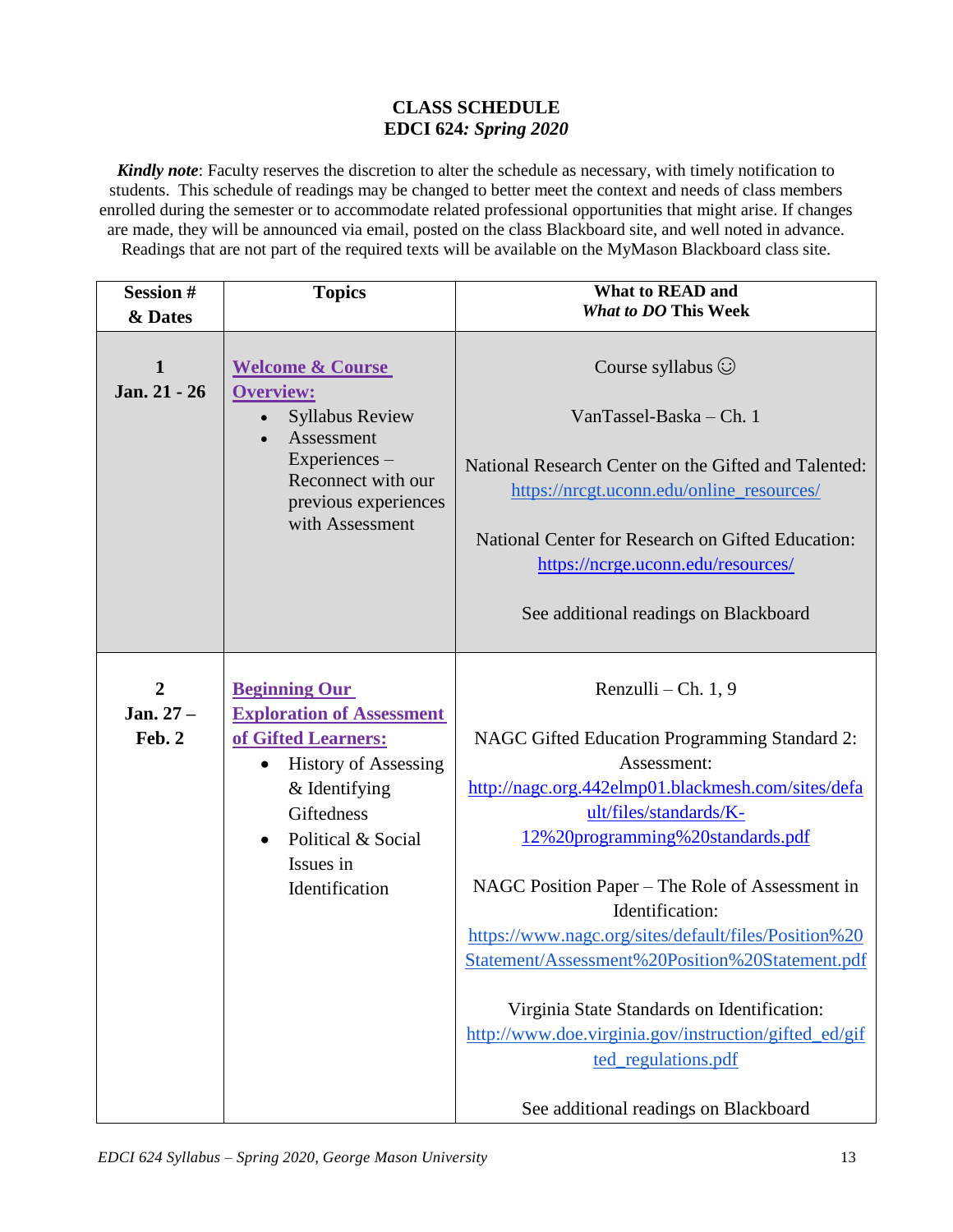| $\mathbf{3}$<br>$Feb. 3 - 9$<br><b>Collaborate</b><br><b>Session #1</b> | <b>Continued Exploration of</b><br><b>Assessment for Gifted</b><br><b>Learners</b><br>Myths,<br>$\bullet$<br>Misconceptions, &<br>Misapplications<br>Assessment of<br>$\bullet$<br>Intelligence | Renzulli – Ch. 2, 6, 7<br>VanTassel-Baska - Ch. 4, 10<br>See additional readings on Blackboard                                                                                                                                                                    |  |  |
|-------------------------------------------------------------------------|-------------------------------------------------------------------------------------------------------------------------------------------------------------------------------------------------|-------------------------------------------------------------------------------------------------------------------------------------------------------------------------------------------------------------------------------------------------------------------|--|--|
| $\overline{\mathbf{4}}$<br>Feb. 10 - 16                                 | <b>Continued Exploration of</b><br><b>Assessment for Gifted</b><br><b>Learners:</b><br>Identification of<br><b>Special Populations</b>                                                          | Renzulli – Ch. 4, 13<br>VanTassel-Baska – Ch. 3, 6, 7<br>See additional readings on Blackboard                                                                                                                                                                    |  |  |
| 5<br>Feb. 17 - 23                                                       | <b>Continued Exploration of</b><br><b>Assessment for Gifted</b><br><b>Learners:</b><br>Identification of<br><b>Young Students</b>                                                               | Renzulli – Ch. $3, 5$<br>VanTassel-Baska - Ch. 8, 11<br>See additional readings on Blackboard<br><b>Critical Reading Response #1</b>                                                                                                                              |  |  |
| 6<br>Feb. $24-$<br>Mar. 1                                               | <b>Alternative Models of</b><br><b>Identification</b>                                                                                                                                           | Renzulli – Ch. 8, 12, 14<br>VanTassel-Baska - Ch. 2, 9<br>See additional readings on Blackboard                                                                                                                                                                   |  |  |
| $\overline{7}$<br>Mar. 2 - 8                                            | <b>Conclusion &amp; Synthesis of</b><br><b>Identification</b>                                                                                                                                   | A Nation Deceived:<br>http://www.accelerationinstitute.org/Nation_Deceive<br>$d/ND_v1.pdf$<br>High-Achieving Students in an Era of NCLB:<br>http://edex.s3-us-west-<br>2.amazonaws.com/publication/pdfs/20080618_high<br>achievers_7.pdf<br>Mind the (other) Gap: |  |  |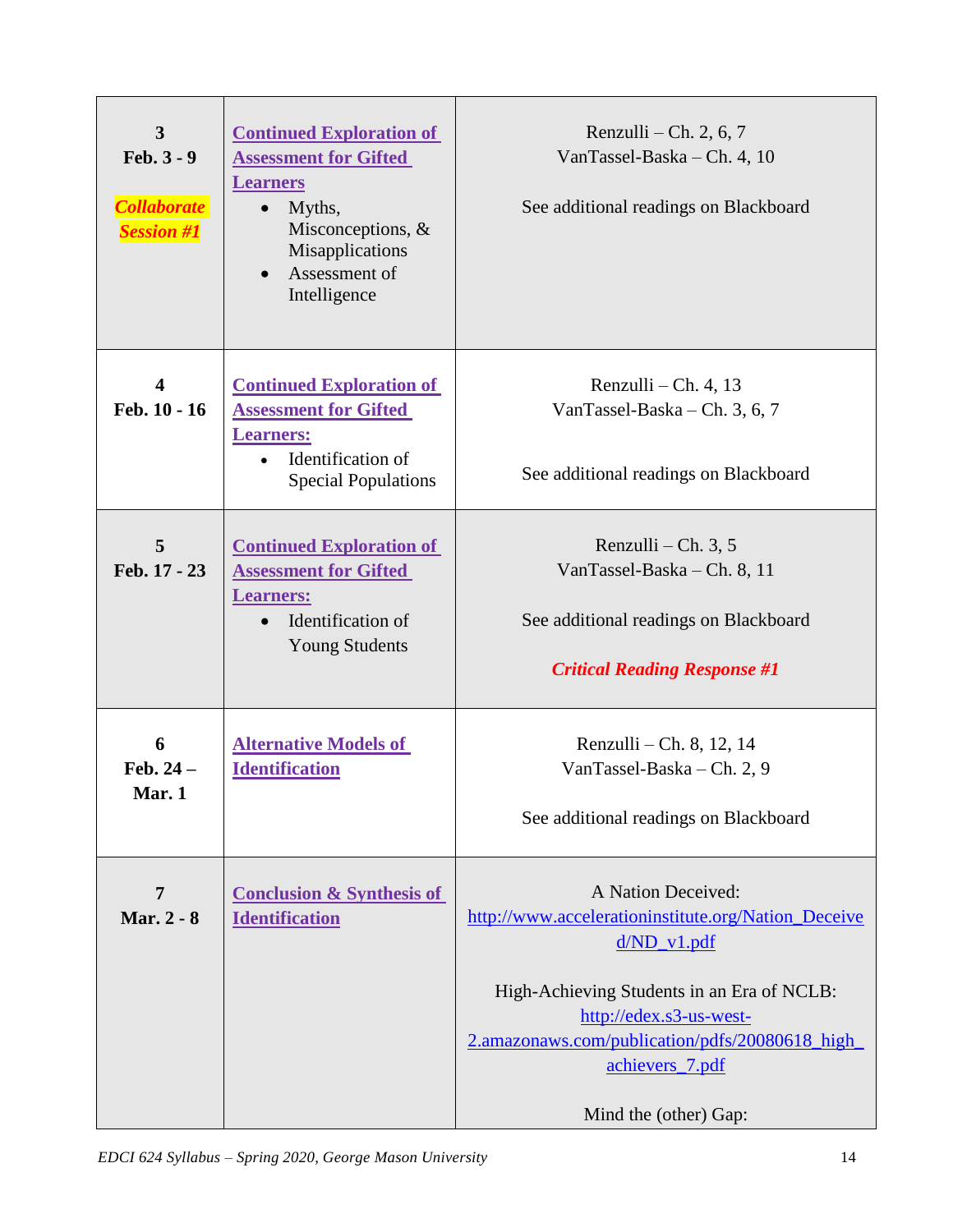|                                                                                 |                                                                                                    | https://files.eric.ed.gov/fulltext/ED531840.pdf                                                                                                                      |  |  |
|---------------------------------------------------------------------------------|----------------------------------------------------------------------------------------------------|----------------------------------------------------------------------------------------------------------------------------------------------------------------------|--|--|
|                                                                                 |                                                                                                    | See additional readings on Blackboard                                                                                                                                |  |  |
| 8<br>Mar. 9 - 15                                                                |                                                                                                    | <b>GMU Spring Break: No Class</b>                                                                                                                                    |  |  |
| 9<br>Mar. 16 - 22<br><b>Collaborate</b><br><b>Session #2</b>                    | <b>Overview of Assessment of</b><br><b>Gifted Learners</b>                                         | VanTassel-Baska - Ch. 12<br>See additional readings on Blackboard                                                                                                    |  |  |
| <b>10</b><br>Mar. 23 - 29                                                       | <b>Portfolio Assessment</b>                                                                        | VanTassel-Baska - Ch. 13<br>See additional readings on Blackboard<br><b>Critical Reading Response #2</b>                                                             |  |  |
| 11<br>Mar. $30-$<br>Apr. 5                                                      | <b>Creating Sound</b><br><b>Assessment Systems</b>                                                 | VanTassel-Baska - Ch. 15<br>See additional readings on Blackboard                                                                                                    |  |  |
| 12<br>Apr. $6 - 12$<br><b>School</b><br><b>Divisions</b><br><b>Spring Break</b> | <b>The Role of Performance-</b><br><b>Based Assessment</b>                                         | VanTassel-Baska - Ch. 14<br>VanTassel-Baska, J. (2014). Performance- Based<br>Assessment. Gifted Child Today, 37(1), 41-47.<br>See additional readings on Blackboard |  |  |
| 13<br>Apr. 13 - 19<br><b>Collaborate</b><br><b>Session #3</b>                   | <b>Assessing Creativity,</b><br><b>Behaviors, &amp; Social and</b><br><b>Emotional Development</b> | See additional readings on Blackboard<br><b>Critical Reading Response #3</b>                                                                                         |  |  |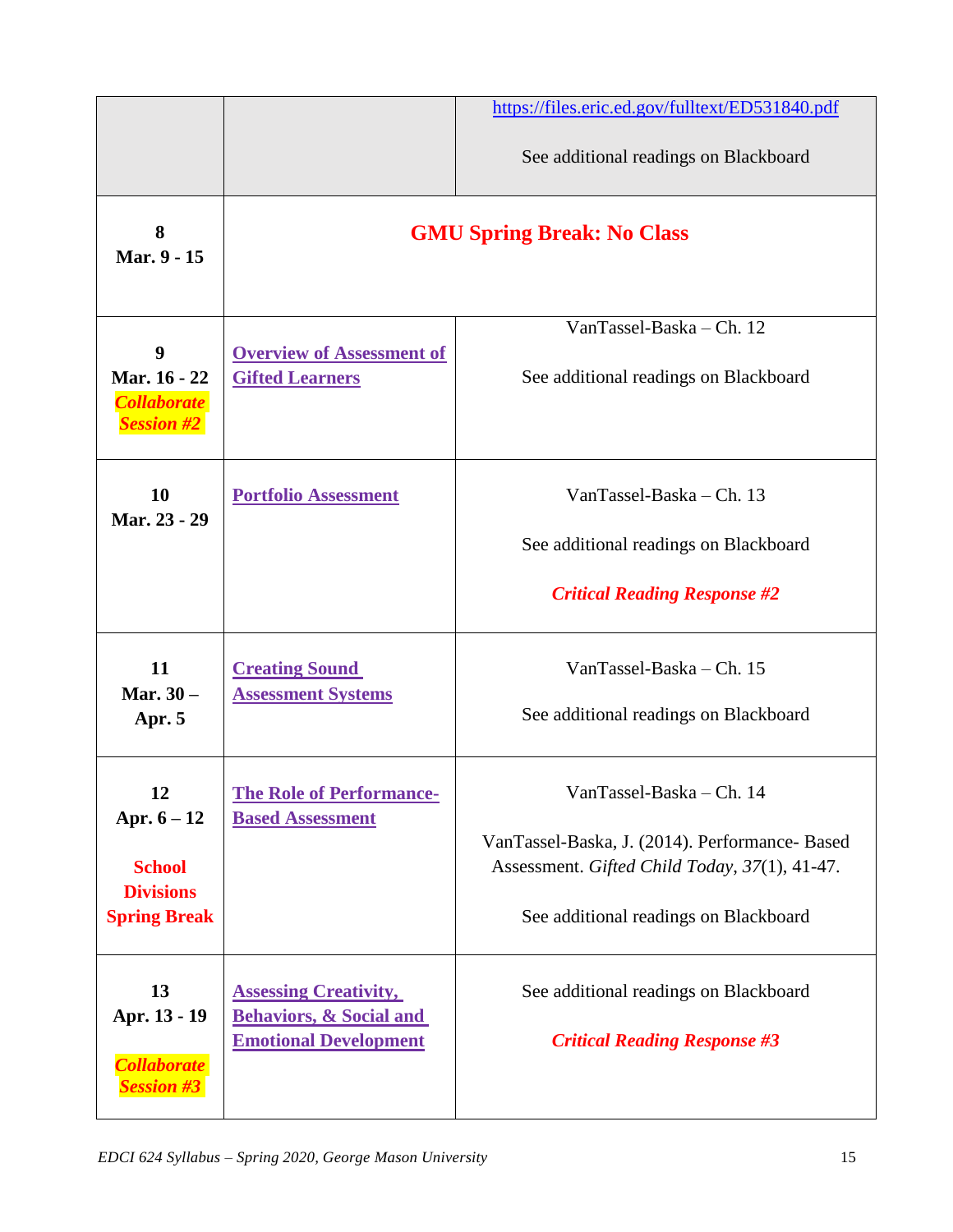| 14                        | <b>Collaboration &amp; Peer</b>                                                                                                            | No additional readings                                                        |
|---------------------------|--------------------------------------------------------------------------------------------------------------------------------------------|-------------------------------------------------------------------------------|
| Apr. 20 - 26              | <b>Review</b>                                                                                                                              | <b>Provide feedback to Critical Friends</b>                                   |
| 15<br>Apr. $27-$<br>May 3 | <b>Integrating &amp; Reflecting</b><br>Work on final<br>$\bullet$<br>projects<br>Seek additional<br>$\bullet$<br>feedback, as<br>necessary | No additional readings<br><b>Student Screening Portfolio (PBA) due May 10</b> |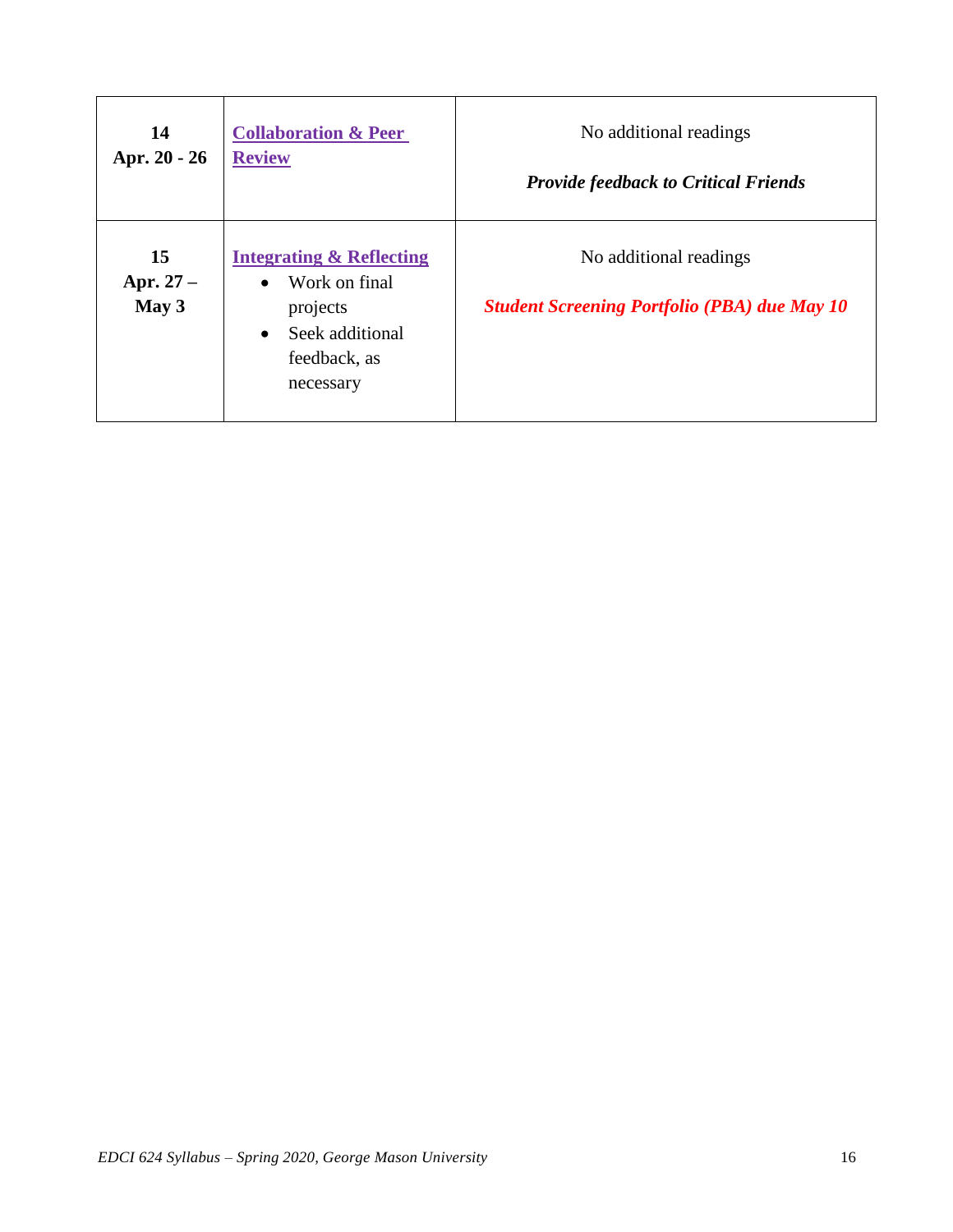### **EDCI 624 Guidelines for the Performance-Based Assessment:** *Student Screening Portfolio*

This screening portfolio will serve as the performance-based assessment (PBA) for this course. Each participant will prepare an authentic gifted screening portfolio for one student in their classroom or school who is from a population currently underrepresented in gifted programs. Ideally, this can serve as an authentic assessment, and the next step would be to submit this portfolio to the school or district-level gifted screening committee for placement consideration.

While each school or school district may vary in what they require in a comprehensive screening portfolio, the minimum requirement for this PBA will be for a prepared portfolio that includes the following items:

- I. A detailed **referral form** that outlines:
	- a. A clear rationale for recommending the student for gifted services
	- b. Specific academic behaviors the student demonstrates relevant to the academic areas serviced by the gifted program(s)
	- c. An explanation for how the student's inclusion in the gifted program would better meet their academic (and perhaps even socio-emotional) needs
- II. **Ratings and teacher commentary** on student's gifted behaviors using a rating scale pertinent to the school district in which the student is enrolled. Comprehensively completed rating scales would include:
	- a. Written commentary using strengths-based language that provides specific evidence or examples individual to the student (e.g., avoid using deficit-based language or making general statements pertinent to many students)
	- b. A rating of the student in several categories of gifted behaviors
- III. **Completed student work samples** demonstrating evidence of higher-level, critical, or creative thinking **with teacher annotations that allow a screener to more fully understand the evidence of gifted potential provided by the sample**. Factors impacting selection of samples to include should be:
	- a. Pertinence to the gifted program for which the student is being recommended (e.g., if the gifted program provides service in all four content areas, an ideal set of samples would demonstrate evidence of gifted potential in at least three of those four areas)
	- b. Student's successful demonstration of critical and/or creative thinking
	- c. Graded or scored work (in other words, do not include samples that do not clearly show typical scoring/feedback provided by the teacher)

In addition to the student screening portfolio, each participant will also need to submit a separate **reflection** (5-6 pp.) that uses course readings, as well as the broader gifted education literature<sup>\*</sup>, to addresses the following guiding questions:

- 1. How did this course and the preparation of this student screening portfolio impact your outlook on assessment and identification of underrepresented groups in gifted programs?
- 2. What were some challenges you encountered in preparing this screening portfolio, and how did you overcome these issues?
- 3. What did you learn about the screening process within your school or school district? How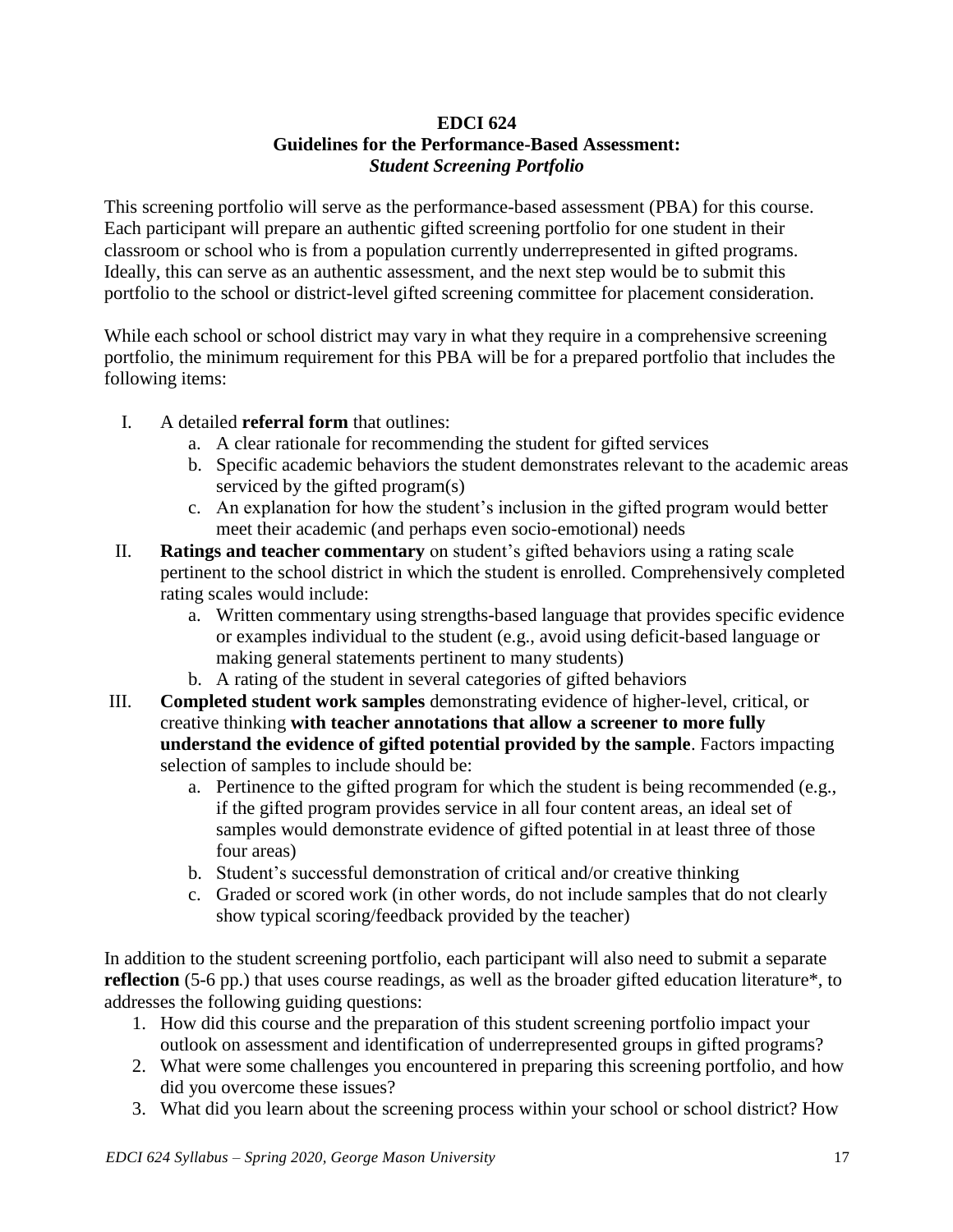does this process align with your beliefs about identification and assessment of gifted learners in general, and of underrepresented groups specifically?

\*Be sure to include in-text citations, as well as a reference list, in APA format

See the PBA rubric at the end of the syllabus for complete details on how this project will be assessed.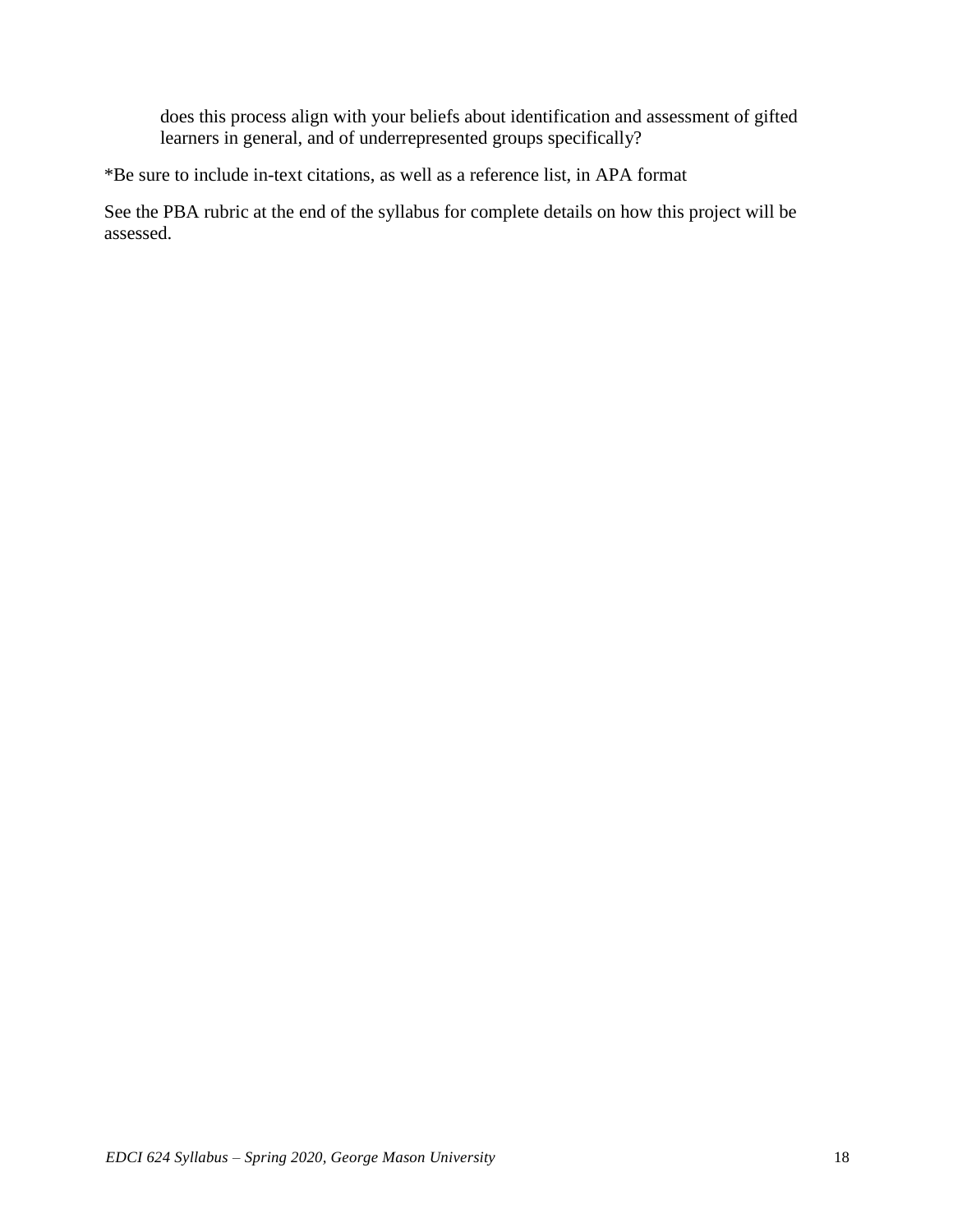### **EDCI 624 Performance-Based Assessment (PBA) Rubric:**  *Student Screening Portfolio*

| 40 total points                                                                                                                               | <b>Does Not Meet Standard</b><br>(Little or no evidence)                                                                                                                                                                                                                                                                                                                                                                | <b>Approaches Standard</b><br>(Some evidence)                                                                                                                                                                                                                                                                                                                                                                                                   | <b>Meets Standard</b><br>(Clear evidence)                                                                                                                                                                                                                                                                                                                                     | <b>Exceeds Standard</b><br>(Clear, convincing, and<br>substantial evidence)                                                                                                                                                                                                                                                                                                                                               |
|-----------------------------------------------------------------------------------------------------------------------------------------------|-------------------------------------------------------------------------------------------------------------------------------------------------------------------------------------------------------------------------------------------------------------------------------------------------------------------------------------------------------------------------------------------------------------------------|-------------------------------------------------------------------------------------------------------------------------------------------------------------------------------------------------------------------------------------------------------------------------------------------------------------------------------------------------------------------------------------------------------------------------------------------------|-------------------------------------------------------------------------------------------------------------------------------------------------------------------------------------------------------------------------------------------------------------------------------------------------------------------------------------------------------------------------------|---------------------------------------------------------------------------------------------------------------------------------------------------------------------------------------------------------------------------------------------------------------------------------------------------------------------------------------------------------------------------------------------------------------------------|
|                                                                                                                                               | $\mathbf{0}$                                                                                                                                                                                                                                                                                                                                                                                                            |                                                                                                                                                                                                                                                                                                                                                                                                                                                 | $\mathbf{2}$                                                                                                                                                                                                                                                                                                                                                                  | 3                                                                                                                                                                                                                                                                                                                                                                                                                         |
| <b>Referral Form</b><br>NAGC-CEC Stand.<br>1.2, 4.3, 4.4, 5.1, 6.5<br>8 points                                                                | Does not provide a rationale for<br>$\bullet$<br>recommending the student for<br>gifted services<br>Does not outline academic<br>$\bullet$<br>behaviors the student<br>demonstrates relevant to the<br>academic areas serviced by the<br>gifted program(s)<br>• Does not explain how the<br>student's inclusion in the gifted<br>program would better meet their<br>academic (and perhaps even<br>socioemotional) needs | • Provides an unclear or unrelated<br>rationale for recommending the<br>student for gifted services<br>Outlines academic behaviors the<br>$\bullet$<br>student demonstrates that may or<br>may not be relevant to the<br>academic areas serviced by the<br>gifted program(s)<br>• May or may not explain how the<br>student's inclusion in the gifted<br>program would better meet their<br>academic (and perhaps even<br>socioemotional) needs | Provides a rationale for<br>recommending the student for<br>gifted services<br>Outlines academic behaviors the<br>student demonstrates relevant to<br>the academic areas serviced by the<br>gifted program(s)<br>Explains how the student's<br>$\bullet$<br>inclusion in the gifted program<br>would better meet their academic<br>(and perhaps even<br>socioemotional) needs | • Provides a clear rationale for<br>recommending the student for<br>gifted services<br>Outlines specific academic<br>$\bullet$<br>behaviors the student demonstrates<br>relevant to the academic areas<br>serviced by the gifted program(s)<br>Clearly explains how the student's<br>$\bullet$<br>inclusion in the gifted program<br>would better meet their academic<br>needs (and perhaps even<br>socioemotional) needs |
| Ratings &<br>Commentary<br>NAGC-CEC Stand.<br>4.1, 4.2, 4.3, 4.4<br>8 points                                                                  | Does not supply written<br>$\bullet$<br>commentary, or supplies<br>written commentary<br>using mostly deficit-<br>based language<br>Provides little or no<br>$\bullet$<br>evidence or examples<br>Does not include a rating<br>$\bullet$<br>of the student in terms of<br>categories of gifted<br>behaviors                                                                                                             | Supplies written<br>$\bullet$<br>commentary that may use<br>some deficit-based<br>language<br>• Provides general evidence<br>or examples<br>Includes a rating of the student in $a$<br>$\bullet$<br>few categories of gifted behaviors                                                                                                                                                                                                          | Supplies written<br>$\bullet$<br>commentary using<br>strengths-based language<br>Provides specific evidence<br>or examples individual to<br>the student<br>Includes a rating of the student in<br>$\bullet$<br>some categories of gifted<br>behaviors                                                                                                                         | Supplies clear written commentary<br>$\bullet$<br>using strengths-based language<br>• Provides clear and specific<br>evidence or examples individual to<br>the student<br>Includes a rating of the student in<br>$\bullet$<br>several categories of gifted<br>behaviors                                                                                                                                                   |
| <b>Student Work</b><br><b>Samples with</b><br><b>Teacher</b><br><b>Annotations</b><br>NAGC-CEC Stand.<br>3.3, 4.1, 4.2, 4.3, 5.1<br>12 points | Includes none of the following:<br>Pertinence to the gifted program<br>for which the student is being<br>recommended<br>Student's successful<br>$\bullet$<br>demonstration of critical and/or<br>creative thinking<br>Graded or scored work<br>$\bullet$                                                                                                                                                                | Includes one of the following:<br>• Pertinence to the gifted program<br>for which the student is being<br>recommended<br>Student's successful demonstration<br>$\bullet$<br>of critical and/or creative thinking<br>• Graded or scored work                                                                                                                                                                                                     | Includes two of the following:<br>Pertinence to the gifted program<br>for which the student is being<br>recommended<br>Student's successful demonstration<br>$\bullet$<br>of critical and/or creative thinking<br>• Graded or scored work                                                                                                                                     | Includes all three of the following:<br>• Pertinence to the gifted program<br>for which the student is being<br>recommended<br>Student's successful demonstration<br>$\bullet$<br>of critical and/or creative thinking<br>• Graded or scored work                                                                                                                                                                         |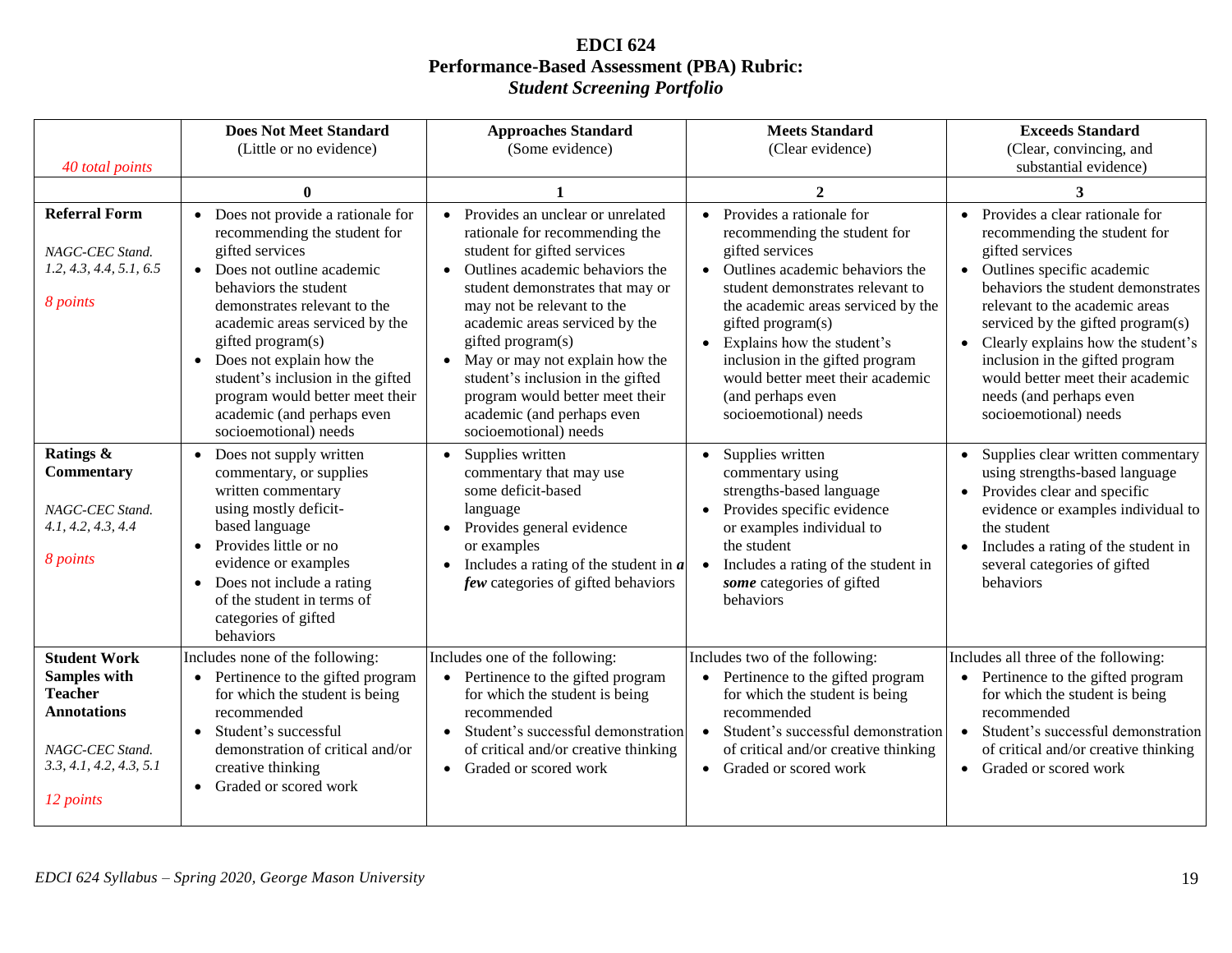| <b>Reflection</b><br>NAGC-CEC Stand.<br>6.1, 6.3, 6.4<br>12 points | Does not include reflection, or<br>includes a cursory reflection that<br>may be bulleted<br>APA-style $(6th$ ed.) is not used | Includes reflection, but does not<br>address all 3 required questions, or<br>may lack detail or thoughtful<br>connections<br>May or may not use course<br>readings to support<br>points/thoughts and/or generally<br>follows APA-style $(6th$ ed.) for<br>headings, citations, and references,<br>but with multiple and recurring<br>errors | Includes reflection that addresses<br>the 3 required questions<br>thoroughly and thoughtfully<br>Uses course readings to support<br>points/thoughts<br>Follows APA-style $(6th$ ed.) for<br>headings, citations, and references,<br>with a few minor errors | Includes reflection that addresses<br>the 3 required questions<br>thoroughly and thoughtfully<br>Uses course readings to support<br>points/thoughts<br>Follows APA-style $(6th$ ed.) for<br>headings, citations, and references<br>with no errors |
|--------------------------------------------------------------------|-------------------------------------------------------------------------------------------------------------------------------|---------------------------------------------------------------------------------------------------------------------------------------------------------------------------------------------------------------------------------------------------------------------------------------------------------------------------------------------|-------------------------------------------------------------------------------------------------------------------------------------------------------------------------------------------------------------------------------------------------------------|---------------------------------------------------------------------------------------------------------------------------------------------------------------------------------------------------------------------------------------------------|
|--------------------------------------------------------------------|-------------------------------------------------------------------------------------------------------------------------------|---------------------------------------------------------------------------------------------------------------------------------------------------------------------------------------------------------------------------------------------------------------------------------------------------------------------------------------------|-------------------------------------------------------------------------------------------------------------------------------------------------------------------------------------------------------------------------------------------------------------|---------------------------------------------------------------------------------------------------------------------------------------------------------------------------------------------------------------------------------------------------|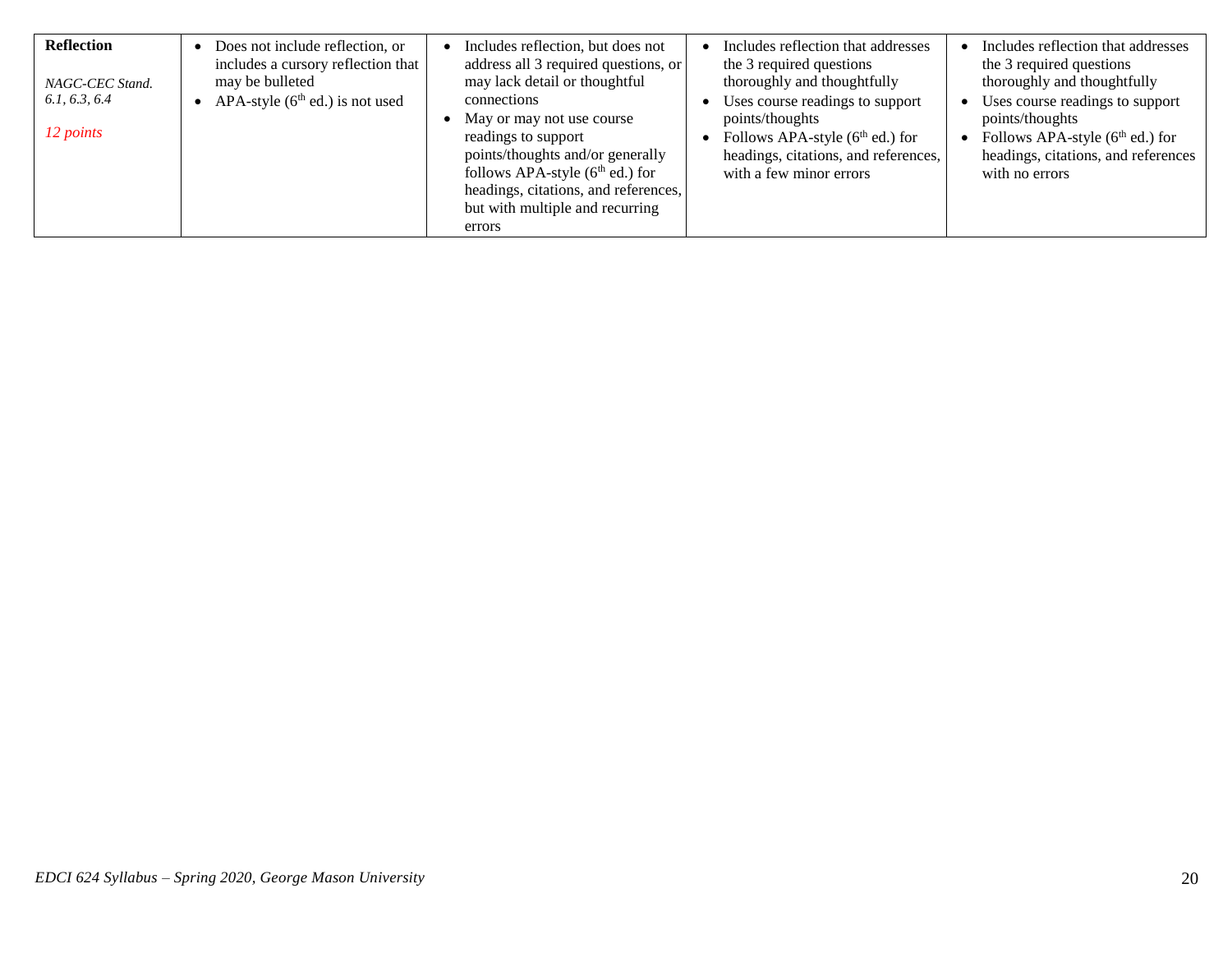# **EDCI 624 Critical Reading Response Rubric**

| 15 total points                                                                       | <b>Does not meet Standard</b><br>(Little or no evidence)                                                                                                                                                                                                                                                                                                           | <b>Approaches Standard</b><br>(Some evidence)                                                                                                                                                                                                                                                                                           | <b>Meets Standard</b><br>(Clear evidence)                                                                                                                                                                                                                                                                                       | <b>Exceeds Standard</b><br>(Clear, convincing, and<br>substantial evidence)                                                                                                                                                                                                                                                 |
|---------------------------------------------------------------------------------------|--------------------------------------------------------------------------------------------------------------------------------------------------------------------------------------------------------------------------------------------------------------------------------------------------------------------------------------------------------------------|-----------------------------------------------------------------------------------------------------------------------------------------------------------------------------------------------------------------------------------------------------------------------------------------------------------------------------------------|---------------------------------------------------------------------------------------------------------------------------------------------------------------------------------------------------------------------------------------------------------------------------------------------------------------------------------|-----------------------------------------------------------------------------------------------------------------------------------------------------------------------------------------------------------------------------------------------------------------------------------------------------------------------------|
|                                                                                       | 0                                                                                                                                                                                                                                                                                                                                                                  |                                                                                                                                                                                                                                                                                                                                         | $\mathcal{D}$                                                                                                                                                                                                                                                                                                                   | 3                                                                                                                                                                                                                                                                                                                           |
| <b>Discussion</b><br>5 points                                                         | Response to the prompt<br>identifies two or fewer principle<br>points and/or relies heavily on<br>connections to personal/<br>educational contexts, rather than<br>course readings or gifted<br>education literature.<br>May not use critical lens to<br>$\bullet$<br>understand, evaluate, and/or<br>reflect upon information<br>presented through course content | Response to the prompt<br>identifies two to three principle<br>points and includes<br>connections to: course readings<br>or literature in gifted education<br>and personal/educational<br>contexts.<br>Attempts to use critical lens to<br>understand, evaluate, and<br>reflect upon information<br>presented through course<br>content | Response to the prompt<br>identifies three to four<br>principle points and includes<br>connections to: course readings<br>or literature in gifted education<br>and personal/educational<br>contexts.<br>• Uses critical lens to<br>understand, evaluate, and<br>reflect upon information<br>presented through course<br>content | Response to the prompt<br>identifies three to four<br>principle points and includes<br>connections to: course<br>readings, literature in gifted<br>education and<br>personal/educational contexts.<br>Uses critical lens to<br>understand, evaluate, and<br>reflect upon information<br>presented through course<br>content |
| <b>Reflection on</b><br>the Readings<br>5 points                                      | May not discuss how these<br>readings apply to your<br>professional context in gifted<br>education<br>May not address how these<br>course readings advance<br>thinking and/or the field                                                                                                                                                                            | May discuss how these<br>$\bullet$<br>readings apply to your<br>professional context in gifted<br>education<br>Explains how these course<br>readings have served to either<br>advance your thinking or the<br>field                                                                                                                     | Discusses how these readings<br>apply to your professional<br>context in gifted education<br>Explains how these course<br>readings have served to<br>advance your thinking and the<br>field                                                                                                                                     | Elaborates on how these<br>$\bullet$<br>readings apply to your<br>professional context in gifted<br>education<br>Explains how these course<br>$\bullet$<br>readings have served to<br>advance your thinking and the<br>field                                                                                                |
| <b>Connections</b><br>to Course<br>Content &<br>the Broader<br>Literature<br>5 points | Includes a representation of one<br>or no references from EDCI<br>624 readings, as well as one or<br>no readings outside the scope of<br>the course<br>References selected are weakly<br>connected to reflection prompt<br>APA-style $(6th$ ed.) used<br>$\bullet$<br>inconsistently or not at all                                                                 | Includes a representation of<br>two references from EDCI<br>624 readings, as well as at<br>least one reading outside the<br>scope of the course<br>References selected are mostly<br>connected to reflection prompt<br>APA-style $(6th$ ed.) used<br>$\bullet$<br>inconsistently throughout                                             | Includes a representation of<br>three to four references from<br>EDCI 624 readings, as well as<br>at least two readings outside<br>the scope of the course<br>References selected are<br>connected to reflection prompt<br>APA-style $(6^{th}$ ed.) used<br>$\bullet$<br>consistently throughout                                | Includes a representation of at<br>least five references from<br>EDCI 624 readings, as well as<br>at least three readings outside<br>the scope of the course<br>References selected are<br>meaningful and explicitly<br>connected to reflection prompt<br>APA-style $(6th$ ed.) used<br>consistently throughout             |